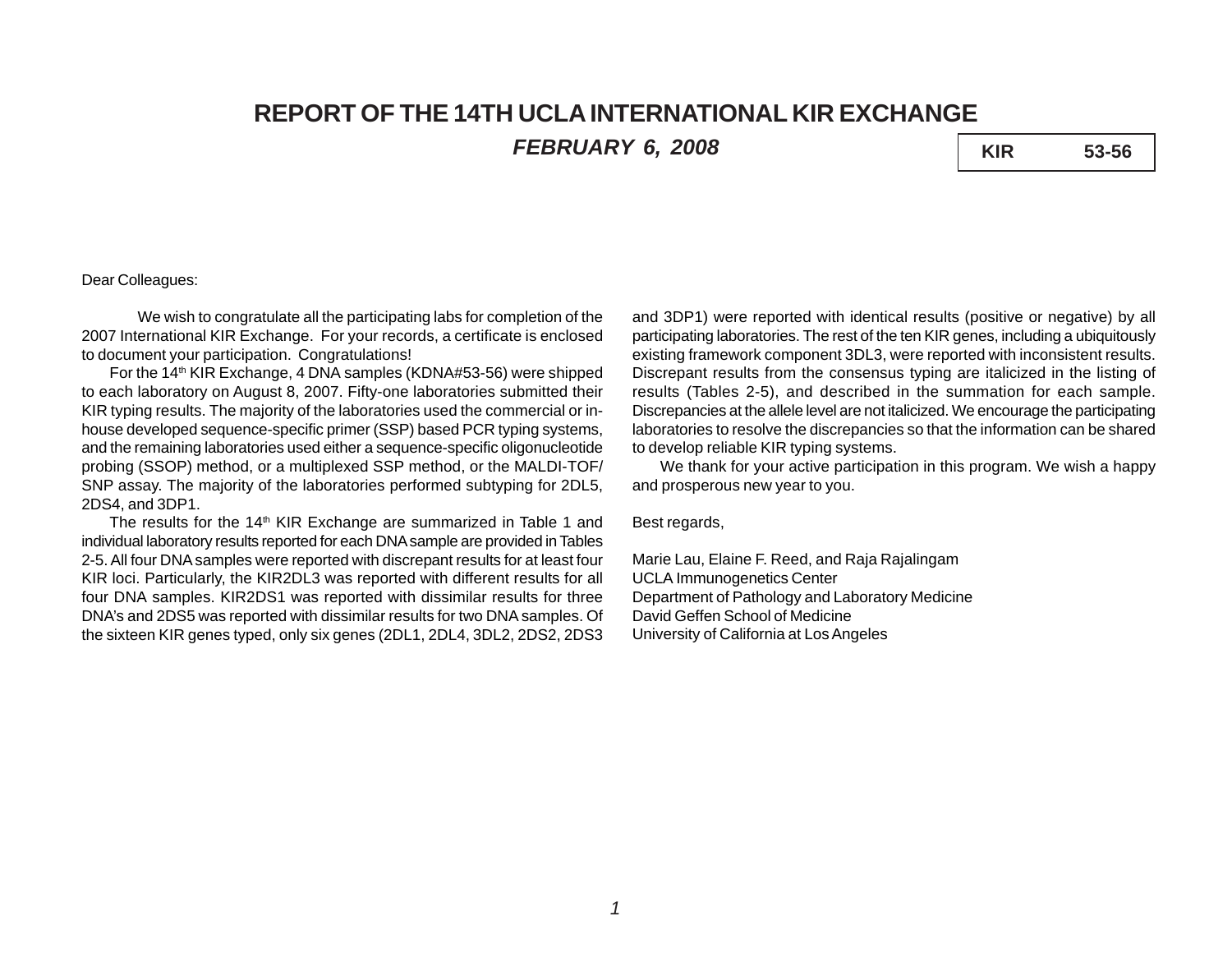#### **KIR Exchange Sample: KDNA # 0053:**

The DNA was isolated from an Hispanic donor. The consensus KIR type of this sample is: 2DL1-2DL3-2DL4-2DL5A-3DL1-3DL2-3DL3-3DS1-2DS1-2DS4- 2DS5-2DP1-3DP1. This is one of the most common genotypes identified in human populations studied to date (Yawata et al, 2002, Critical Rev Immunol 22:463).

However, seven laboratories reported results that were different from the consensus results of the following genes: KIR2DL3, 2DL5A, 3DL1, 3DS1, 2DS1, 2DS4 and 2DP1.

#### **KIR Exchange Sample: KDNA # 0054:**

The ethnic origin of this sample donor is unknown. The consensus KIR type of this sample is: 2DL1-2DL2-2DL4-3DL1-3DL2-3DL3-2DS2-2DS4-2DP1- 3DP1.

This is a rare genotype reported only in Trinidad Asians at low frequency (Norman et al, 2002, Henes Immun 3:86-95). Two laboratories reported this DNA carrying the KIR2DL3 gene and another laboratory reported it as positive for KIR2DS1. Two other laboratories reported it as negative for either 3DL3 or 2DP1.

#### **KIR Exchange Sample: KDNA # 0055:**

KDNA#55 was obtained from a Black individual. The consensus KIR type of this sample is: 2DL1-2DL2-2DL3-2DL4-3DL1-3DL2-3DL3-2DS2-2DS4-2DP1- 3DP1. This KIR genotype occurs commonly in Caucasian populations with a frequency of 10-15% (Yawata et al, 2002, Critical Rev Immunol 22:463). This DNA was typed by one laboratory as positive for 2DL5, by another laboratory as positive for 2DS5. Also, one laboratory typed it as negative for 2DL2 and by another as negative for 2DL3.

### **KIR Exchange Sample: KDNA # 0056:**

This DNA sample was derived from a Caucasian individual. The consensus KIR type of this sample is: 2DL1-2DL2-2DL4-2DL5B-3DL1-3DL2-3DL3-2DS2- 2DS3-2DS4-2DP1-3DP1. This is an infrequent genotype found in all populations with a frequency of 1-4% (Yawata et al, 2002, Critical Rev Immunol 22:463). Five laboratories reported it as positive for KIR3DS1, three laboratories reported it as positive for KIR2DL3, two laboratories reported it as positive for KIR2DS1 and another laboratory reported it as positive for the 2DS5 gene.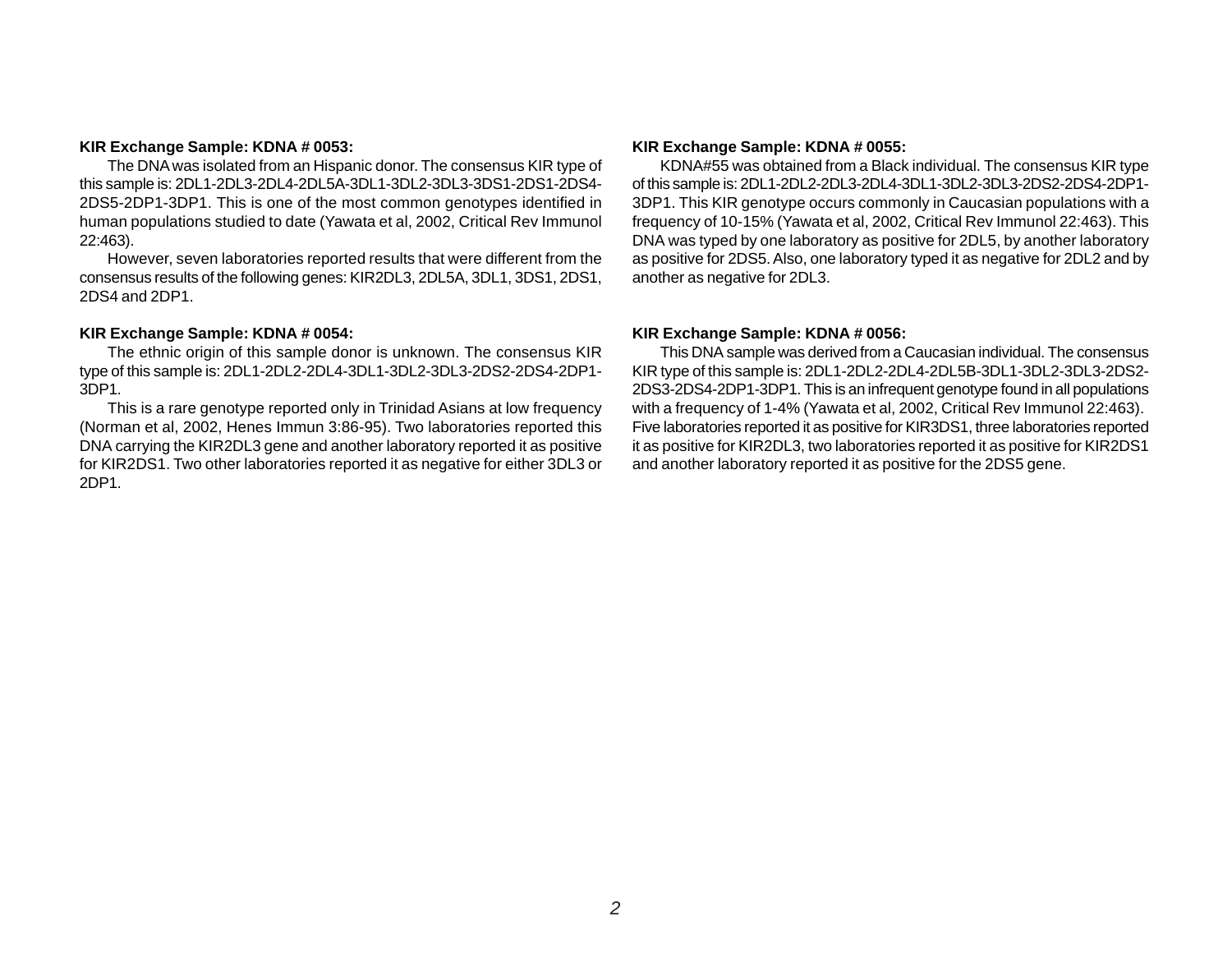|     |         |                       |                                                                                |                                                         |                                              |                                                                                                         | Table 1. Summary of the 14th KIR Exchange (KDNA#53-56)                                                                                                                |                                                                                                                         |                                                     |                                        |                               |                                                         |                   |             |                                                                                                                                                                                                                                                                          |                       |                                        |                                                                                                                                |
|-----|---------|-----------------------|--------------------------------------------------------------------------------|---------------------------------------------------------|----------------------------------------------|---------------------------------------------------------------------------------------------------------|-----------------------------------------------------------------------------------------------------------------------------------------------------------------------|-------------------------------------------------------------------------------------------------------------------------|-----------------------------------------------------|----------------------------------------|-------------------------------|---------------------------------------------------------|-------------------|-------------|--------------------------------------------------------------------------------------------------------------------------------------------------------------------------------------------------------------------------------------------------------------------------|-----------------------|----------------------------------------|--------------------------------------------------------------------------------------------------------------------------------|
| Ex. | KIR DNA | $#$ reporting<br>labs | <b>2DL1</b>                                                                    | 2DL2                                                    | 2DL3                                         | 2DL4                                                                                                    | <b>2DL5</b>                                                                                                                                                           | 3DL1                                                                                                                    | 3DL <sub>2</sub>                                    | 3DL3                                   | 3DS1                          | <b>2DS1</b>                                             | <b>2DS2</b>       | <b>2DS3</b> | <b>2DS4</b>                                                                                                                                                                                                                                                              | <b>2DS5</b>           | <b>2DP1</b>                            | 3DP1                                                                                                                           |
|     | #0053   | 49                    | <b>POS</b><br>*001, *003<br>$[1]$                                              | <b>NEG</b>                                              | <b>POS</b><br>$*001, -[1]$<br><b>NEG</b> [1] | <b>POS</b><br>NT [2]                                                                                    | <b>POS</b><br>A [8]<br>A*001/*005 [5]<br>A*001 [2]<br>A*001/ *003/ *004<br>$[1]$<br>A*001, B*006 [1]<br><b>VAR [1]</b>                                                | <b>POS</b><br>$*005, -[1]$<br>$*020$ [1]<br><b>NEG [1]</b>                                                              | <b>POS</b><br>$*009, +[1]$                          | <b>POS</b><br>NT [1]                   | <b>POS</b>                    | <b>POS</b><br>NEG [1] *002-*004<br>21<br><b>NEG</b> [1] | <b>NEG</b>        | <b>NEG</b>  | <b>POS</b><br>*001/*002 [20]<br>$*001$ [7]<br><b>FULL [2]</b><br>*001, *002 [1]<br><b>NEG</b> [1]                                                                                                                                                                        | <b>POS</b>            | <b>POS</b><br><b>NEG</b> [1]<br>NT [3] | <b>POS</b><br>*003 [23]<br>NT [3]                                                                                              |
|     | #0054   | 51                    | <b>POS</b><br>$*004$ [1]<br>$*004-*006, -$<br>[1]<br>*004/*007/<br>$*010$ [1]  | <b>POS</b><br>*001-*003,<br>$*005 [2]$                  | <b>NEG</b><br>POS [2]                        | <b>POS</b><br>*00102, *00202<br>[1]<br>*00102/ *00103,<br>00202/ *00801/<br>*009 [1]<br>$*00102, + [1]$ | <b>NEG</b>                                                                                                                                                            | <b>POS</b><br>$*002$ [1]<br>*001,*002 [1]<br>*002/*006-<br>*008/ *015/<br>*017/ *018/<br>*020, *005 [1]                 | <b>POS</b><br>*002, *011<br>[1]                     | <b>POS</b><br><b>NEG [1]</b><br>NT [1] | <b>NEG</b>                    | <b>NEG</b><br>POS [1]                                   | POS<br>$*005$ [1] | <b>NEG</b>  | <b>POS</b><br>*001/*002, *003-*007 [6]<br>*001/*002, *003-*006 [3]<br>*001, DEL [2]<br>*001, *003/*004/*006/ *007<br>$[2]$<br>FULL, DEL [2]<br>*001, *003-*007 [1]<br>*001-*003 [1]<br>*001-*006 [1]<br>*001-*007 [1}<br>$*003 + [1]$                                    | <b>NEG</b>            | <b>POS</b><br><b>NEG [1]</b><br>NT [3] | <b>POS</b><br>*001/*002/<br>*004, *003 [9]<br>$*003$ [3]<br>*001-*004 [2]<br>*001/*002,<br>$*003$ [1]<br>NT [3]                |
| #14 | #0055   | 50                    | <b>POS</b><br>$*003, -[1]$                                                     | <b>POS</b><br>*001-*003,<br>$*005[2]$<br><b>NEG</b> [1] | <b>POS</b><br>$*001, -[1]$<br><b>NEG [1]</b> | <b>POS</b><br>*00102, *005 [1]<br>*00102/ *00103/<br>*00105, *005/<br>*011 [1]<br>NT[2]                 | <b>NEG</b><br>POS [1]                                                                                                                                                 | <b>POS</b><br>*005, *020 [1]<br>*002/ *006-<br>*008/ *015/<br>*017/ *018/<br>$*020, -[1]$<br>*004-*006/<br>$*019, +[1]$ | <b>POS</b><br>*001,*009 [1] NT [1]<br>$*009, + [1]$ | <b>POS</b>                             | <b>NEG</b>                    | <b>NEG</b>                                              | <b>POS</b>        | <b>NEG</b>  | <b>POS</b><br>*001/*002, *003-*007 [6]<br>*001, DEL [2]<br>*001, *003/*004/*006/ *007<br>$[2]$<br>FULL, DEL [2}<br>*001/*002, *003-*006 [2]<br>*001, *003-*007 [1]<br>*001/*002, *003 [1]<br>*001/*002, *003/ *006 {1]<br>*001-*006 [1]<br>*001-*007 [1]<br>$*003 + [1]$ | <b>NEG</b><br>POS [1] | POS<br>NT [3]                          | <b>POS</b><br>*001/*002/<br>*004, *003 [9]<br>*001-*004 [2]<br>$*003$ [2]<br>*001/*002,<br>*003 [1]<br>*002/*004 [1]<br>NT [3] |
|     | #0056   | 50                    | <b>POS</b><br>$*004$ [1]<br>*004/ *007/<br>$*010$ [1]<br>$*004-*006, -$<br>[1] | <b>POS</b><br>$001 - 003$ ,<br>$*005$ [2]               | <b>NEG</b><br>POS [3]                        | <b>POS</b><br>*00202, *005 [1]<br>*00202/ *00801/<br>*009, *005/ *011<br>$[1]$<br>NT [2]                | <b>POS</b><br>B [12]<br>B*002 *004/ *007<br>$[4]$<br>B*002 [2]<br>B*002/*004 [1]<br>B*002/*005 [1]<br>B*002-*004 [1]<br>B*002-*007 [1]<br>A*005, B*002 [1]<br>A/B [1] | <b>POS</b><br>*001, *009 [1]<br>*004-*006/<br>$*019$ [1]<br>*002/*006-<br>*008/ *015/<br>*017/ *018/<br>$*020, -[1]$    | <b>POS</b><br>$*001$ [1]                            | <b>POS</b><br>NT [1]                   | <b>NEG</b><br>POS [5] POS [2] | <b>NEG</b>                                              | <b>POS</b>        | <b>POS</b>  | <b>POS</b><br>*003-*007 [12]<br>*003/*004/*006/ *007 [7]<br><b>DEL</b> [5]<br>*003-*006 [4]<br>*003/*006 [2]<br>*003/*006/ *007 [1]<br>$*003 + [1]$                                                                                                                      | <b>NEG</b><br>POS [1] | <b>POS</b><br>NT [3]                   | <b>POS</b><br>*003 [22]<br>NT [3]                                                                                              |

#### **KEY for Table 1**

[ ] - number of labs reporting allele assignment/POS/NEG/NT

POS - Presence of gene

NEG - Absence of gene

NT - Not typed

italics - assignment different from consensus

#### **KEY for Tables 2-5**

italics - assignment different from consensus

SSP - Sequence-specific priming-based typing

SSOP - Sequence-specific oligonucleotide probing-based typing

RSSOP - Reverse Sequence-specific oligonucleotide probing-based typing

SBT - Sequencing-based typing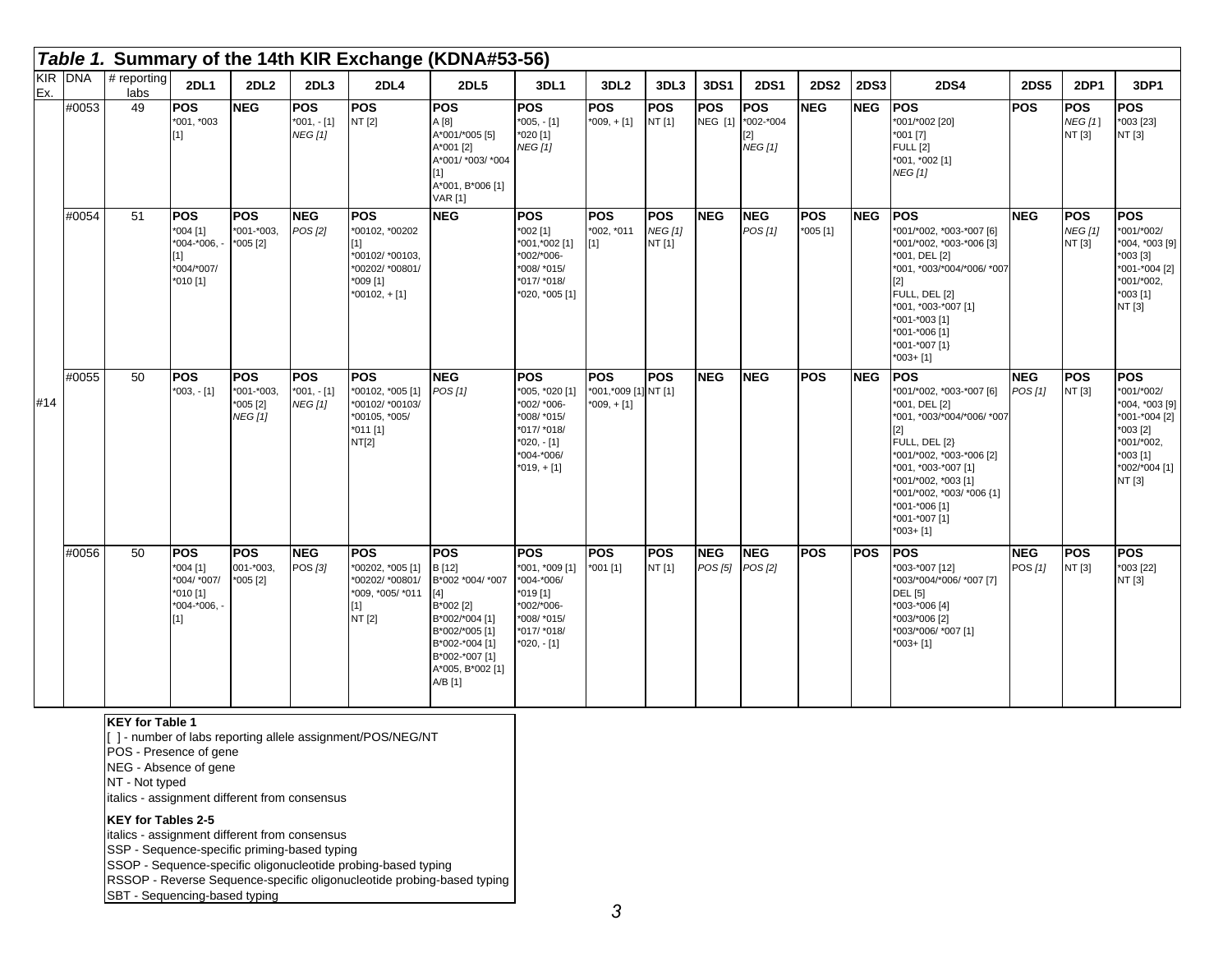|      | Table 2. KIR Exchange Sample: KDNA #53 |                        |                  |            |             |                |            |                  |            |            |             |             |             |                          |             |                 |                  |                      |
|------|----------------------------------------|------------------------|------------------|------------|-------------|----------------|------------|------------------|------------|------------|-------------|-------------|-------------|--------------------------|-------------|-----------------|------------------|----------------------|
|      |                                        | <b>2DL1</b>            | 2DL <sub>2</sub> | 2DL3       | <b>2DL4</b> | <b>2DL5</b>    | 3DL1       | 3DL <sub>2</sub> | 3DL3       | 3DS1       | <b>2DS1</b> | <b>2DS2</b> | <b>2DS3</b> | <b>2DS4</b>              | <b>2DS5</b> | <b>2DP1</b>     |                  |                      |
|      | <b>CTR Investigator Name</b>           |                        |                  |            |             |                |            |                  |            |            |             |             |             | $*001/$                  |             |                 | 3DP1             | <b>METHOD</b>        |
|      | 5488 Adams, Sharon                     | POS                    | <b>NEG</b>       | POS        | <b>POS</b>  | Α              | <b>POS</b> | POS              | POS        | POS        | POS         | <b>NEG</b>  | <b>NEG</b>  | $*002$                   | POS         | POS             | $*003$           | SSP                  |
|      | 8033 Balazs, Ivan                      | POS                    | <b>NEG</b>       | POS        | POS         | POS            | POS        | POS              | POS        | POS        | POS         | <b>NEG</b>  | <b>NEG</b>  | $*001$                   | POS         | POS             | POS              | SSOP                 |
|      | 8025 Carrington/Mar                    | POS                    | <b>NEG</b>       | POS        | POS         | $\overline{A}$ | POS        | POS              | POS        | POS        | POS         | <b>NEG</b>  | <b>NEG</b>  | $*001$                   | POS         | POS             | $*003$           | <b>SSP</b>           |
|      | 785 Chan, Soh Ha                       | POS                    | <b>NEG</b>       | POS        | POS         | POS            | POS        | POS              | POS        | POS        | POS         | <b>NEG</b>  | <b>NEG</b>  | <b>POS</b>               | POS         | POS             | POS              | <b>SSP</b>           |
| 3224 | Chen, Dongfeng                         | POS                    | <b>NEG</b>       | POS        | POS         | POS            | POS        | POS              | POS        | POS        | POS         | <b>NEG</b>  | <b>NEG</b>  | <b>POS</b>               | POS         | <b>POS</b>      | POS              | SSOP, SSP            |
|      | 3966 Chongkolwatana                    | POS                    | <b>NEG</b>       | POS        | POS         | POS            | POS        | POS              | POS        | POS        | POS         | NEG         | <b>NEG</b>  | <b>POS</b>               | POS         | POS             | POS              | <b>SSP</b>           |
|      | 124 Christiansen/Witt                  | POS                    | <b>NEG</b>       | POS        | POS         | POS            | POS        | POS              | POS        | POS        | POS         | <b>NEG</b>  | <b>NEG</b>  | POS                      | POS         | $\overline{NT}$ | $\overline{NT}$  | <b>SSP</b>           |
|      | 3632 Colombe, Beth                     | POS                    | <b>NEG</b>       | POS        | POS         | POS            | POS        | POS              | POS        | POS        | POS         | <b>NEG</b>  | <b>NEG</b>  | POS                      | POS         | POS             | $\overline{POS}$ | <b>SSP</b>           |
|      |                                        |                        |                  |            |             |                |            |                  |            |            | $*002 -$    |             |             |                          |             |                 |                  |                      |
|      | 5130 Costeas, Paul A                   | POS                    | <b>NEG</b>       | POS        | POS         | POS            | POS        | POS              | POS        | POS        | $*004$      | <b>NEG</b>  | <b>NEG</b>  | $*001$                   | POS         | POS             | $*003$           | SSP                  |
|      |                                        |                        |                  |            |             | A*001/         |            |                  |            |            |             |             |             | $*001/$                  |             |                 |                  |                      |
|      | 189 Crowe.Deborah                      | POS                    | <b>NEG</b>       | POS        | <b>POS</b>  | $*005$         | <b>POS</b> | POS              | POS        | POS        | POS         | <b>NEG</b>  | <b>NEG</b>  | $*002$                   | POS         | <b>POS</b>      | $*003$           | <b>SSP</b>           |
|      | 1108 Davis, Mary                       | POS                    | <b>NEG</b>       | POS        | POS         | POS            | POS        | POS              | POS        | POS        | POS         | <b>NEG</b>  | <b>NEG</b>  | $*001$<br>$*001/$        | POS         | <b>POS</b>      | POS              |                      |
|      | 8031 Dinauer, David                    | POS                    | <b>NEG</b>       | POS        | POS         | POS            | POS        | POS              | POS        | POS        | POS         | <b>NEG</b>  | <b>NEG</b>  | $*002$                   | POS         | POS             | $*003$           | <b>SSP</b>           |
|      | 3186 Dunckley, Heather                 | POS                    | <b>NEG</b>       | POS        | POS         | POS            | POS        | POS              | POS        | <b>NEG</b> | <b>NEG</b>  | <b>NEG</b>  | <b>NEG</b>  | <b>NEG</b>               | POS         | POS             | POS              | <b>SSP</b>           |
|      |                                        |                        |                  |            |             |                |            |                  |            |            |             |             |             | $*001/$                  |             |                 |                  |                      |
|      | 8038 Fernandez-Vina, M                 | POS                    | <b>NEG</b>       | POS        | POS         | POS            | POS        | POS              | POS        | POS        | POS         | <b>NEG</b>  | <b>NEG</b>  | $*002$                   | POS         | POS             | <b>POS</b>       | SSOP                 |
|      |                                        |                        |                  |            |             |                |            |                  |            |            |             |             |             | $*001/$                  |             |                 |                  |                      |
|      | 762 Fischer, Gottf                     | POS                    | <b>NEG</b>       | POS        | POS         | Α              | POS        | POS              | POS        | POS        | POS         | <b>NEG</b>  | <b>NEG</b>  | *002                     | POS         | POS             | $*003$           | <b>SSP</b>           |
|      | 8026 Gardiner, Clair                   | POS                    | <b>NEG</b>       | POS        | POS         | POS            | POS        | POS              | POS        | POS        | POS         | <b>NEG</b>  | <b>NEG</b>  | <b>POS</b>               | POS         | <b>POS</b>      | POS              | <b>SSP</b>           |
|      | 8040 Gladman/Pellet                    | POS                    | <b>NEG</b>       | POS        | POS         | POS            | POS        | POS              | POS        | POS        | POS         | <b>NEG</b>  | <b>NEG</b>  | <b>POS</b>               | POS         | POS             | POS              | <b>SSP</b>           |
|      |                                        |                        |                  |            |             |                |            |                  |            |            |             |             |             | $*001/$                  |             |                 |                  |                      |
|      | 4985 Graff,Ralph J.                    | POS                    | <b>NEG</b>       | POS        | <b>POS</b>  | A              | POS        | POS              | POS        | POS        | POS         | <b>NEG</b>  | <b>NEG</b>  | $*002$                   | POS         | POS             | $*003$           | <b>SSP</b>           |
|      |                                        |                        |                  |            |             |                |            |                  |            |            |             |             |             | $*001/$                  |             |                 |                  |                      |
|      | 1461 Hidajat, Melan                    | POS                    | <b>NEG</b>       | POS        | POS         | <b>VAR</b>     | POS        | POS              | POS        | POS        | POS         | <b>NEG</b>  | <b>NEG</b>  | $*002$                   | POS         | POS             | $*003$           | <b>SSP</b>           |
|      |                                        |                        |                  |            |             | A*001/         |            |                  |            |            |             |             |             | $*001/$                  |             |                 |                  |                      |
|      | 615 Holdsworth/Tait                    | POS                    | <b>NEG</b>       | POS        | POS         | $*005$         | POS        | POS              | POS        | POS        | POS         | <b>NEG</b>  | <b>NEG</b>  | $*002$                   | POS         | POS             | $*003$           | <b>SSP</b>           |
|      | 5000 Hsu,Susan H.                      | POS<br>POS             | <b>NEG</b>       | POS<br>POS | POS         | POS<br>POS     | POS        | POS<br>POS       | POS<br>POS | POS<br>POS | POS<br>POS  | <b>NEG</b>  | <b>NEG</b>  | <b>POS</b><br><b>POS</b> | POS<br>POS  | POS             | $*003$           | SSOP,SSP             |
|      | 4337 Kim, Tai-Gyu                      |                        | <b>NEG</b>       |            | POS         |                | POS        |                  |            |            |             | <b>NEG</b>  | <b>NEG</b>  | $*001/$                  |             | POS             | POS              | <b>SSP</b>           |
|      | 8037 Kotsch, Katja                     | POS                    | <b>NEG</b>       | POS        | POS         | POS            | POS        | POS              | POS        | POS        | POS         | <b>NEG</b>  | <b>NEG</b>  | $*002$                   | POS         | POS             | POS              | <b>SSP</b>           |
|      |                                        |                        |                  |            |             |                |            |                  |            |            |             |             |             | $*001/$                  |             |                 |                  |                      |
|      | 836 KuKuruga, Debr                     | POS                    | <b>NEG</b>       | POS        | POS         | POS            | POS        | POS              | POS        | POS        | POS         | <b>NEG</b>  | <b>NEG</b>  | $*002$                   | POS         | <b>POS</b>      | $*003$           |                      |
|      | 8046 Kusnierczyk, Piotr                | POS                    | <b>NEG</b>       | POS        | POS         | POS            | <b>NEG</b> | POS              | POS        | POS        | POS         | <b>NEG</b>  | <b>NEG</b>  | <b>FULL</b>              | POS         | <b>NT</b>       | <b>NT</b>        | <b>MULTIPLEX SSP</b> |
|      | 8002 MacCann, Eileen                   | POS                    | <b>NEG</b>       | POS        | POS         | <b>POS</b>     | POS        | POS              | POS        | POS        | POS         | <b>NEG</b>  | <b>NEG</b>  | POS                      | POS         | <b>POS</b>      | POS              | <b>SSP</b>           |
|      |                                        | $*001,$                |                  |            |             |                |            |                  |            |            |             |             |             |                          |             |                 |                  |                      |
|      | 5142 Marsh, Steven                     | *003                   | <b>NEG</b>       | $*001,$    | <b>POS</b>  | POS            | $*005,$    | POS              | POS        | POS        | POS         | <b>NEG</b>  | <b>NEG</b>  | <b>POS</b>               | POS         | POS             | POS              | SSOP,SSP             |
|      | 8027 Middleton, Der                    | NT                     |                  |            |             |                |            |                  |            |            |             |             |             |                          |             |                 |                  | <b>SSOP</b>          |
|      | 733 Mytilineos, Joan                   | POS                    | <b>NEG</b>       | POS        | POS         | POS            | POS        | POS              | POS        | POS        | POS         | <b>NEG</b>  | <b>NEG</b>  | <b>POS</b>               | POS         | POS             | POS              | <b>SSP</b>           |
|      |                                        |                        |                  |            |             |                |            |                  |            |            |             |             |             | $*001/$                  |             |                 |                  |                      |
|      | 2549 Nehlsen-Canna                     | POS                    | <b>NEG</b>       | POS        | POS         | Α              | POS        | POS              | POS        | POS        | POS         | <b>NEG</b>  | <b>NEG</b>  | $*002$                   | POS         | POS             | $*003$           | <b>SSP</b>           |
|      | 16 Pidwell, Diane J.                   | POS                    | <b>NEG</b>       | POS        | <b>POS</b>  | POS            | POS        | POS              | POS        | POS        | POS         | <b>NEG</b>  | <b>NEG</b>  | POS                      | POS         | POS             | $\overline{POS}$ | RSSOP, SSP           |
|      | 4141 Pollack, Maril                    | $\overline{\text{NT}}$ |                  |            |             |                |            |                  |            |            |             |             |             |                          |             |                 |                  | <b>SSP</b>           |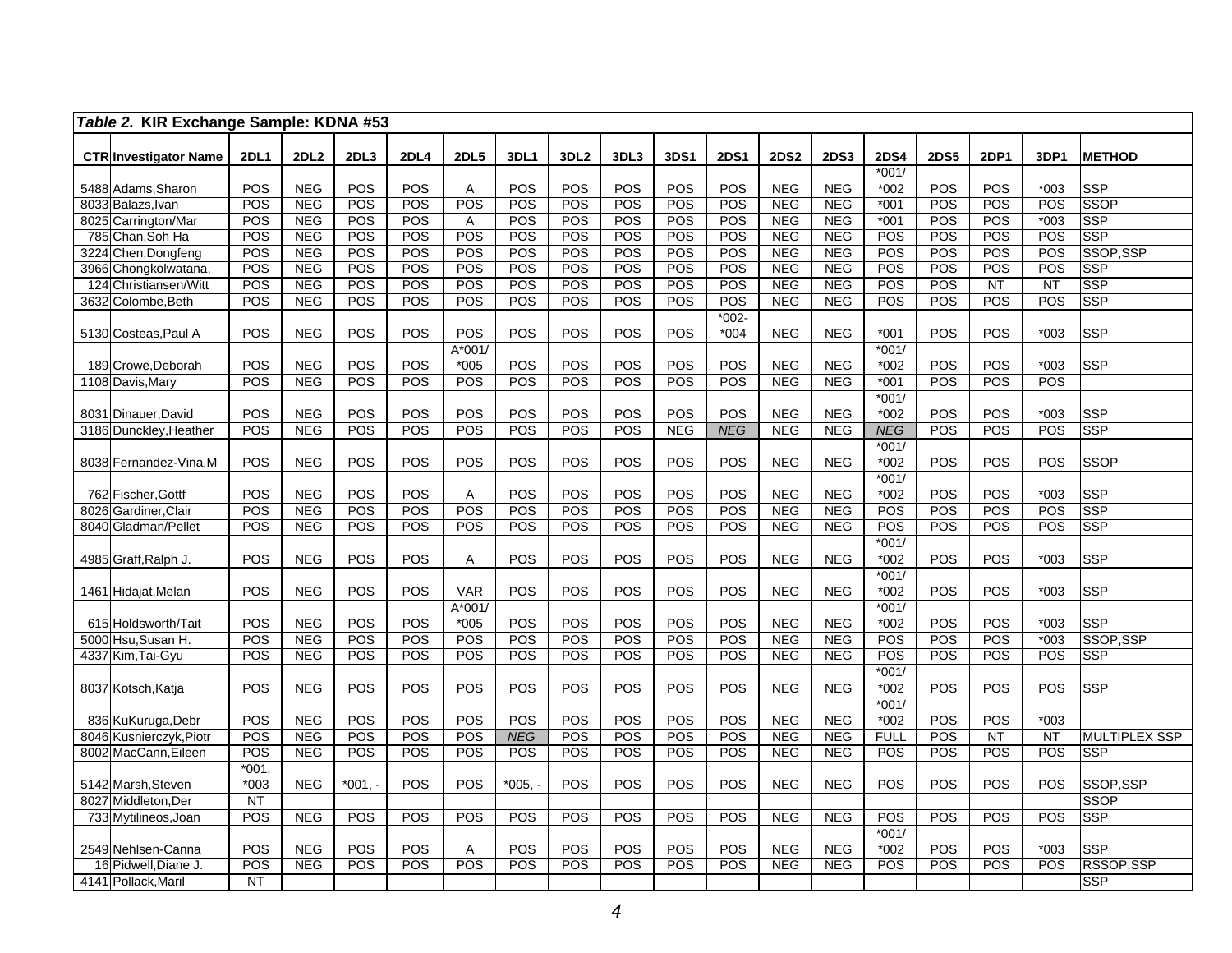| Table 2. KIR Exchange Sample: KDNA #53 |             |                  |            |             |                    |            |                  |            |            |                   |             |             |                   |             |            |            |                  |
|----------------------------------------|-------------|------------------|------------|-------------|--------------------|------------|------------------|------------|------------|-------------------|-------------|-------------|-------------------|-------------|------------|------------|------------------|
| <b>CTR Investigator Name</b>           | <b>2DL1</b> | 2DL <sub>2</sub> | 2DL3       | <b>2DL4</b> | <b>2DL5</b>        | 3DL1       | 3DL <sub>2</sub> | 3DL3       | 3DS1       | <b>2DS1</b>       | <b>2DS2</b> | <b>2DS3</b> | <b>2DS4</b>       | <b>2DS5</b> | 2DP1       | 3DP1       | <b>METHOD</b>    |
| 3753 Reed/Rajaling                     | POS         | <b>NEG</b>       | <b>POS</b> | <b>POS</b>  | <b>POS</b>         | POS        | POS              | <b>POS</b> | <b>POS</b> | POS               | <b>NEG</b>  | <b>NEG</b>  | POS               | POS         | <b>POS</b> | <b>POS</b> | <b>SSP</b>       |
|                                        |             |                  |            |             |                    |            |                  |            |            |                   |             |             | $*001/$           |             |            |            |                  |
| 3798 Reinsmoen.Nan                     | POS         | <b>NEG</b>       | POS        | POS         | <b>POS</b>         | POS        | POS              | POS        | POS        | POS               | <b>NEG</b>  | <b>NEG</b>  | $*002$            | POS         | POS        | $*003$     | SSP.SSOP         |
| 1694 Sauer Norbert                     | POS         | <b>NEG</b>       | POS        | POS         | POS                | POS        | POS              | <b>POS</b> | POS        | POS               | <b>NEG</b>  | NEG         | POS               | POS         | POS        | POS        | <b>SSP</b>       |
| 3410 Schroeder, M.L.                   | POS         | <b>NEG</b>       | <b>NEG</b> | POS         | <b>POS</b>         | POS        | POS              | POS        | POS        | POS               | <b>NEG</b>  | <b>NEG</b>  | $*001/$<br>$*002$ | POS         | POS        | $*003$     | <b>SSP</b>       |
| 1426 Senitzer, David                   | POS         | <b>NEG</b>       | POS        | POS         | $A*001$            | $*020$     | <b>POS</b>       | <b>POS</b> | <b>POS</b> | <b>POS</b>        | NEG         | <b>NEG</b>  | $*001$            | POS         | POS        | $*003$     | MULTIPLEX SSP    |
| 740 Snider, Denis                      | POS         | <b>NEG</b>       | POS        | POS         | $A*001/$<br>$*005$ | POS        | POS              | POS        | POS        | POS               | <b>NEG</b>  | <b>NEG</b>  | $*001/$<br>$*002$ | POS         | POS        | $*003$     | <b>SSP</b>       |
|                                        |             |                  |            |             |                    |            |                  |            |            |                   |             |             | $*001/$           |             |            |            |                  |
| 702 Spannagl, Michae                   | POS         | <b>NEG</b>       | POS        | POS         | POS                | POS        | POS              | POS        | POS        | POS               | <b>NEG</b>  | <b>NEG</b>  | $*002$            | POS         | POS        | $*003$     | <b>SSP</b>       |
| 230 Thoni.Deborah                      | POS         | <b>NEG</b>       | <b>POS</b> | <b>POS</b>  | POS                | <b>POS</b> | POS              | <b>POS</b> | <b>POS</b> | POS               | <b>NEG</b>  | <b>NEG</b>  | <b>POS</b>        | POS         | POS        | <b>POS</b> | <b>SSOP</b>      |
|                                        |             |                  |            |             | A*001/             |            |                  |            |            |                   |             |             | $*001/$           |             |            |            |                  |
| 747 Tiercy, Jean-Marie                 | POS         | <b>NEG</b>       | POS        | POS         | $*005$             | POS        | POS              | POS        | POS        | POS               | <b>NEG</b>  | <b>NEG</b>  | $*002$            | POS         | POS        | $*003$     | <b>SSP</b>       |
| 4021 Trachtenberg, Eliz                | POS         | <b>NEG</b>       | POS        | POS         | $A*001$ .<br>B*006 | POS        | POS              | POS        | POS        | POS               | <b>NEG</b>  | <b>NEG</b>  | $*001$            | POS         | POS        | POS        | <b>MALDI-TDF</b> |
| 8024 Trowsdale, Joh                    | POS         | <b>NEG</b>       | POS        | <b>NT</b>   | <b>POS</b>         | POS        | POS              | POS        | <b>POS</b> | POS               | <b>NEG</b>  | <b>NEG</b>  | <b>FULL</b>       | POS         | <b>POS</b> | <b>POS</b> | <b>SSP</b>       |
| 5462 Turner, Victor                    | POS         | <b>NEG</b>       | POS        | POS         | A                  | POS        | POS              | POS        | POS        | POS               | <b>NEG</b>  | <b>NEG</b>  | $*001/$<br>$*002$ | POS         | POS        | $*003$     | <b>SSP</b>       |
|                                        |             |                  |            |             |                    |            |                  |            |            |                   |             |             | $*001/$           |             |            |            |                  |
| 8028 Uhrberg, Marku                    | POS         | <b>NEG</b>       | POS        | <b>NT</b>   | POS                | POS        | POS              | <b>NT</b>  | POS        | POS               | <b>NEG</b>  | <b>NEG</b>  | $*002$            | POS         | <b>NT</b>  | <b>NT</b>  | <b>SSP</b>       |
| 3775 Vidan-Jeras.BI                    | POS         | <b>NEG</b>       | <b>POS</b> | POS         | Α                  | POS        | <b>POS</b>       | POS        | POS        | <b>POS</b>        | NEG         | <b>NEG</b>  | <b>POS</b>        | POS         | POS        | <b>POS</b> | <b>SSP</b>       |
| 8023 Vilches, Carlo                    | POS         | <b>NEG</b>       | <b>POS</b> | <b>POS</b>  | A*001              | POS        | <b>POS</b>       | <b>POS</b> | <b>POS</b> | <b>POS</b>        | <b>NEG</b>  | <b>NEG</b>  | $*001$            | <b>POS</b>  | <b>POS</b> | $*003$     | <b>SSP</b>       |
| 8047 Wassmuth, Ralf                    | POS         | <b>NEG</b>       | POS        | POS         | <b>POS</b>         | POS        | <b>POS</b>       | POS        | <b>POS</b> | POS               | <b>NEG</b>  | NEG         | POS               | POS         | <b>NEG</b> | <b>POS</b> | <b>SSP</b>       |
| 8051 Wiltbank&Endres                   | POS         | <b>NEG</b>       | POS        | POS         | Α                  | POS        | <b>POS</b>       | <b>POS</b> | POS        | POS               | <b>NEG</b>  | <b>NEG</b>  | $*001/$<br>$*002$ | <b>POS</b>  | POS        | $*003$     | <b>SSP</b>       |
|                                        |             |                  |            |             | $*001/$            |            |                  |            |            |                   |             |             |                   |             |            |            |                  |
| 1466 Yu, Neng                          | POS         | <b>NEG</b>       | POS        | <b>POS</b>  | $*003/$<br>$*004$  | <b>POS</b> | $*009, +$        | <b>POS</b> | <b>POS</b> | $*002-$<br>$*004$ | <b>NEG</b>  | <b>NEG</b>  | $*001/$<br>$*002$ | POS         | POS        | $*003$     | <b>SSOP</b>      |
|                                        |             |                  |            |             | $A*001/$           |            |                  |            |            |                   |             |             | $*001/$           |             |            |            |                  |
| 713 Zachary, Andre                     | POS         | <b>NEG</b>       | POS        | POS         | $*005$             | POS        | POS              | POS        | POS        | POS               | <b>NEG</b>  | <b>NEG</b>  | $*002$            | POS         | <b>POS</b> | $*003$     | <b>SSP</b>       |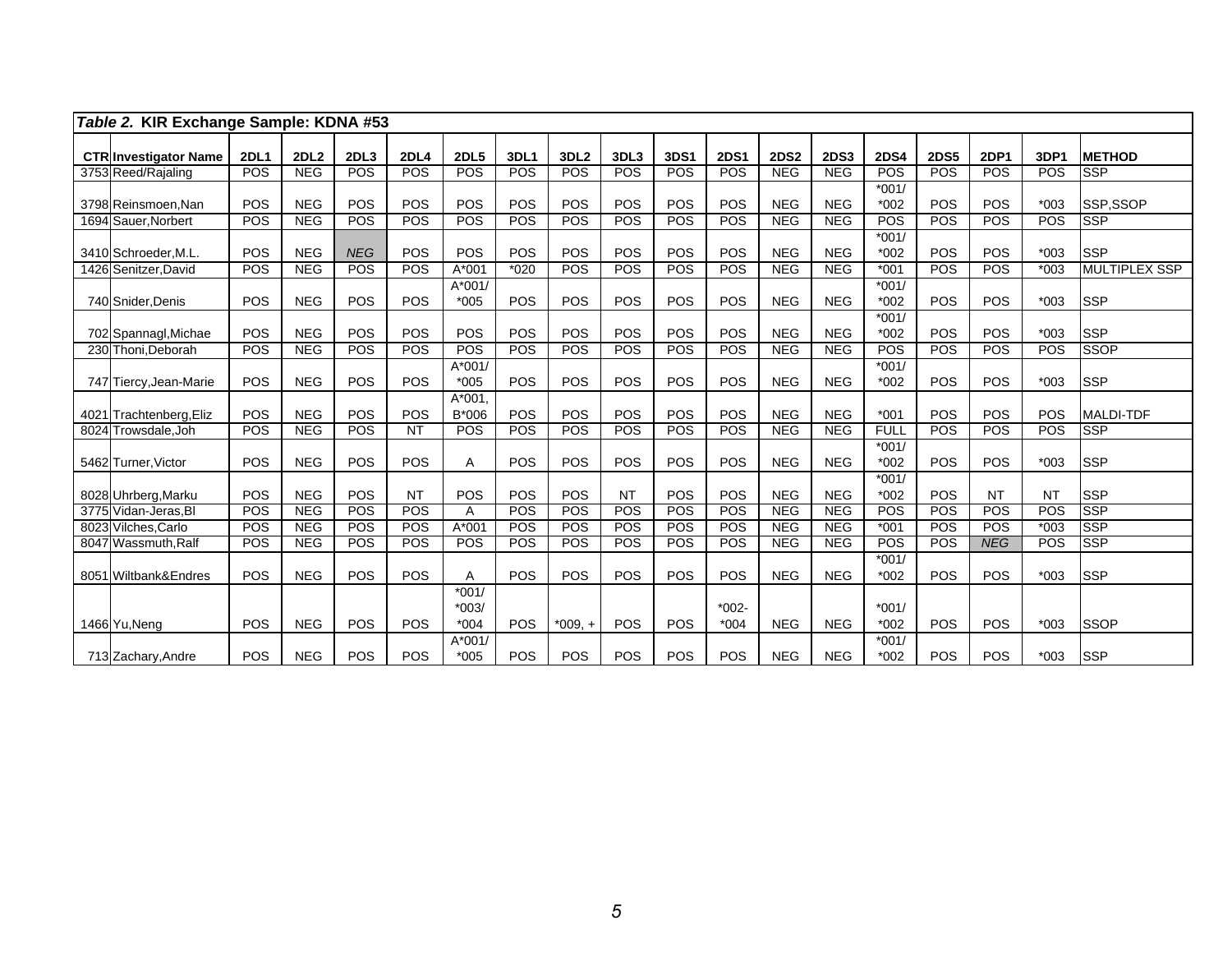|      | Table 3. KIR Exchange Sample: KDNA #54             |             |                  |                          |             |                          |             |                  |            |                          |                          |             |                          |                    |                          |                          |                   |                          |
|------|----------------------------------------------------|-------------|------------------|--------------------------|-------------|--------------------------|-------------|------------------|------------|--------------------------|--------------------------|-------------|--------------------------|--------------------|--------------------------|--------------------------|-------------------|--------------------------|
|      |                                                    | <b>2DL1</b> | 2DL <sub>2</sub> | 2DL3                     | <b>2DL4</b> | <b>2DL5</b>              | <b>3DL1</b> | 3DL <sub>2</sub> | 3DL3       | 3DS1                     | <b>2DS1</b>              | <b>2DS2</b> | <b>2DS3</b>              | <b>2DS4</b>        | <b>2DS5</b>              | <b>2DP1</b>              | 3DP1              | <b>METHOD</b>            |
|      | <b>CTR Investigator Name</b><br>5488 Adams, Sharon | POS         | POS              | <b>NEG</b>               | <b>POS</b>  | <b>NEG</b>               | <b>POS</b>  | POS              | POS        | NEG                      | <b>NEG</b>               | POS         | <b>NEG</b>               | POS                | <b>NEG</b>               | <b>POS</b>               | <b>POS</b>        | <b>SSP</b>               |
|      |                                                    |             |                  |                          |             |                          |             |                  |            |                          |                          |             |                          | $*001.$            |                          |                          |                   |                          |
|      |                                                    |             |                  |                          |             |                          |             |                  |            |                          |                          |             |                          | $*003/$            |                          |                          |                   |                          |
|      |                                                    |             | $*001-$          |                          |             |                          |             |                  |            |                          |                          |             |                          | $*004/$            |                          |                          |                   |                          |
|      |                                                    |             | $*003$           |                          |             |                          |             |                  |            |                          |                          |             |                          | $*006/$            |                          |                          |                   |                          |
|      | 8033 Balazs, Ivan                                  | POS         | $*005$           | <b>NEG</b>               | <b>POS</b>  | <b>NEG</b>               | <b>POS</b>  | POS              | POS        | <b>NEG</b>               | <b>NEG</b>               | POS         | <b>NEG</b>               | $*007$             | <b>NEG</b>               | POS                      | POS               | <b>SSOP</b>              |
|      |                                                    |             |                  |                          |             |                          |             |                  |            |                          |                          |             |                          |                    |                          |                          | $*001/$           |                          |
|      |                                                    |             |                  |                          |             |                          |             |                  |            |                          |                          |             |                          |                    |                          |                          | $*002/$           |                          |
|      |                                                    |             |                  |                          |             |                          |             |                  |            |                          |                          |             |                          | *001.              |                          |                          | $*004.$           |                          |
|      | 8025 Carrington/Mar                                | POS         | POS              | <b>NEG</b>               | POS         | <b>NEG</b>               | POS         | POS              | POS        | <b>NEG</b>               | <b>NEG</b>               | <b>POS</b>  | <b>NEG</b>               | DEL                | <b>NEG</b>               | POS                      | $*003$            | <b>SSP</b>               |
|      | 785 Chan.Soh Ha                                    | POS         | POS              | <b>NEG</b>               | POS         | <b>NEG</b>               | POS         | POS              | POS        | <b>NEG</b>               | <b>NEG</b>               | <b>POS</b>  | <b>NEG</b>               | POS                | NEG                      | POS                      | POS               | <b>SSP</b>               |
| 3224 | Chen, Dongfeng                                     | POS         | POS              | <b>NEG</b>               | POS         | NEG                      | POS         | POS              | POS        | NEG                      | <b>NEG</b>               | POS         | NEG                      | <b>POS</b>         | NEG                      | POS                      | POS               | SSOP,SSP                 |
| 3966 | Chongkolwatana                                     | POS         | POS              | <b>NEG</b>               | POS         | <b>NEG</b>               | POS         | POS              | POS        | <b>NEG</b>               | <b>NEG</b>               | POS         | <b>NEG</b>               | POS                | <b>NEG</b>               | POS                      | POS               | <b>SSP</b>               |
| 124  | Christiansen/Witt                                  | POS         | POS              | <b>NEG</b>               | POS         | <b>NEG</b>               | POS         | POS              | POS        | <b>NEG</b>               | <b>NEG</b>               | POS         | <b>NEG</b>               | $*003+$            | <b>NEG</b>               | $\overline{NT}$          | <b>NT</b>         | <b>SSP</b>               |
| 3632 | Colombe, Beth                                      | POS         | POS              | <b>NEG</b>               | POS         | NEG                      | POS         | POS              | POS        | <b>NEG</b>               | <b>NEG</b>               | POS         | <b>NEG</b>               | POS                | <b>NEG</b>               | <b>POS</b>               | POS               | <b>SSP</b>               |
|      | 5130 Costeas, Paul A                               | POS<br>POS  | POS<br>POS       | <b>POS</b><br><b>NEG</b> | POS<br>POS  | <b>NEG</b><br><b>NEG</b> | POS<br>POS  | POS<br>POS       | POS<br>POS | <b>NEG</b><br><b>NEG</b> | <b>NEG</b><br><b>NEG</b> | POS<br>POS  | <b>NEG</b><br><b>NEG</b> | <b>POS</b><br>POS  | <b>NEG</b><br><b>NEG</b> | <b>POS</b><br><b>POS</b> | $*003$<br>$*003$  | <b>SSP</b><br><b>SSP</b> |
|      | 189 Crowe, Deborah                                 |             | $*001-$          |                          |             |                          |             |                  |            |                          |                          |             |                          |                    |                          |                          |                   |                          |
|      |                                                    |             | $*003.$          |                          |             |                          |             |                  |            |                          |                          |             |                          |                    |                          |                          |                   |                          |
|      | 1108 Davis, Mary                                   | POS         | $*005$           | <b>NEG</b>               | <b>POS</b>  | <b>NEG</b>               | POS         | POS              | POS        | <b>NEG</b>               | <b>NEG</b>               | POS         | <b>NEG</b>               | POS                | <b>NEG</b>               | <b>POS</b>               | POS               |                          |
|      |                                                    |             |                  |                          |             |                          |             |                  |            |                          |                          |             |                          | $*001/$            |                          |                          | $*001/$           |                          |
|      |                                                    |             |                  |                          |             |                          |             |                  |            |                          |                          |             |                          | $*002,$            |                          |                          | $*002/$           |                          |
|      |                                                    |             |                  |                          |             |                          |             |                  |            |                          |                          |             |                          | $*003-$            |                          |                          | $*004,$           |                          |
|      | 8031 Dinauer David                                 | POS         | <b>POS</b>       | <b>NEG</b>               | POS         | <b>NEG</b>               | POS         | POS              | POS        | <b>NEG</b>               | <b>NEG</b>               | POS         | <b>NEG</b>               | $*007$             | <b>NEG</b>               | <b>POS</b>               | $*003$            | <b>SSP</b>               |
|      | 3186 Dunckley, Heather                             | POS         | POS              | <b>NEG</b>               | POS         | <b>NEG</b>               | POS         | POS              | POS        | <b>NEG</b>               | <b>NEG</b>               | POS         | <b>NEG</b>               | <b>POS</b>         | <b>NEG</b>               | POS                      | POS               | <b>SSP</b>               |
|      | 8038 Fernandez-Vina, M                             | POS         | POS              | <b>NEG</b>               | POS         | NEG                      | POS         | POS              | POS        | <b>NEG</b>               | <b>NEG</b>               | <b>POS</b>  | <b>NEG</b>               | POS                | <b>NEG</b>               | <b>POS</b>               | POS               | <b>SSOP</b>              |
|      | 762 Fischer, Gottf                                 | POS         | POS              | <b>NEG</b>               | POS         | <b>NEG</b>               | POS         | POS              | POS        | <b>NEG</b>               | <b>NEG</b>               | POS         | <b>NEG</b>               | POS                | <b>NEG</b>               | POS                      | POS               | <b>SSP</b>               |
| 8026 | Gardiner, Clair                                    | POS         | POS              | <b>NEG</b>               | POS         | <b>NEG</b>               | POS         | POS              | POS        | <b>NEG</b>               | <b>NEG</b>               | <b>POS</b>  | <b>NEG</b>               | POS                | <b>NEG</b>               | <b>POS</b>               | POS               | <b>SSP</b>               |
|      | 8040 Gladman/Pellet                                | POS         | POS              | <b>NEG</b>               | POS         | <b>NEG</b>               | POS         | <b>POS</b>       | POS        | <b>NEG</b>               | <b>NEG</b>               | POS         | <b>NEG</b>               | POS                | <b>NEG</b>               | POS                      | POS               | <b>SSP</b>               |
|      |                                                    |             |                  |                          |             |                          |             |                  |            |                          |                          |             |                          | $*001/$            |                          |                          | $*001/$           |                          |
|      |                                                    |             |                  |                          |             |                          |             |                  |            |                          |                          |             |                          | $*002.$            |                          |                          | $*002/$           |                          |
|      |                                                    |             |                  |                          |             |                          |             |                  |            |                          |                          |             |                          | $*003-$            |                          |                          | $*004.$           |                          |
|      | 4985 Graff, Ralph J.                               | POS         | POS              | <b>NEG</b>               | POS         | <b>NEG</b>               | POS         | POS              | POS        | <b>NEG</b>               | <b>NEG</b>               | POS         | <b>NEG</b>               | $*007$             | <b>NEG</b>               | <b>POS</b>               | $*003$            | <b>SSP</b>               |
|      | 1461 Hidajat, Melan                                | POS         | POS              | <b>NEG</b>               | <b>POS</b>  | <b>NEG</b>               | POS         | POS              | POS        | <b>NEG</b>               | <b>NEG</b>               | POS         | <b>NEG</b>               | POS                | <b>NEG</b>               | <b>NEG</b>               | POS               | <b>SSP</b>               |
|      | 615 Holdsworth/Tait                                | POS         | POS              | <b>NEG</b>               | <b>POS</b>  | <b>NEG</b>               | POS         | POS              | POS        | <b>NEG</b>               | <b>NEG</b>               | <b>POS</b>  | <b>NEG</b>               | <b>POS</b>         | <b>NEG</b>               | <b>POS</b>               | POS               | <b>SSP</b>               |
|      | 5000 Hsu, Susan H.                                 | POS         | POS              | <b>NEG</b>               | <b>POS</b>  | <b>NEG</b>               | POS         | POS              | POS        | <b>NEG</b>               | <b>NEG</b>               | <b>POS</b>  | <b>NEG</b>               | POS                | <b>NEG</b>               | POS                      | POS               | SSOP, SSP                |
|      | 4337 Kim, Tai-Gyu                                  | POS         | POS              | <b>NEG</b>               | <b>POS</b>  | <b>NEG</b>               | POS         | POS              | POS        | <b>NEG</b>               | <b>NEG</b>               | POS         | <b>NEG</b>               | POS                | <b>NEG</b>               | POS                      | POS               | <b>SSP</b>               |
|      | 8037 Kotsch, Katja                                 | POS         | POS              | <b>NEG</b>               | <b>POS</b>  | <b>NEG</b>               | <b>POS</b>  | <b>POS</b>       | POS        | <b>NEG</b>               | <b>NEG</b>               | POS         | <b>NEG</b>               | POS                | <b>NEG</b>               | <b>POS</b>               | POS               | SSP                      |
|      |                                                    |             |                  |                          |             |                          |             |                  |            |                          |                          |             |                          | $*001/$            |                          |                          | $*001/$           |                          |
|      |                                                    |             |                  |                          |             |                          |             |                  |            |                          |                          |             |                          | $*002,$<br>$*003-$ |                          |                          | $*002/$           |                          |
|      | 836 KuKuruga, Debr                                 | POS         | POS              | <b>NEG</b>               | POS         | <b>NEG</b>               | POS         | POS              | POS        | <b>NEG</b>               | <b>NEG</b>               | POS         | <b>NEG</b>               | $*007$             | <b>NEG</b>               | POS                      | $*004,$<br>$*003$ |                          |
|      |                                                    |             |                  |                          |             |                          |             |                  |            |                          |                          |             |                          | FULL,              |                          |                          |                   |                          |
|      | 8046 Kusnierczyk, Piotr                            | POS         | POS              | <b>NEG</b>               | POS         | <b>NEG</b>               | POS         | POS              | POS        | <b>NEG</b>               | <b>NEG</b>               | POS         | <b>NEG</b>               | <b>DEL</b>         | <b>NEG</b>               | <b>NT</b>                | <b>NT</b>         | <b>MULTIPLEX SSP</b>     |
|      | 8002 MacCann, Eileen                               | POS         | POS              | <b>NEG</b>               | POS         | <b>NEG</b>               | POS         | POS              | POS        | <b>NEG</b>               | <b>NEG</b>               | POS         | <b>NEG</b>               | POS                | <b>NEG</b>               | POS                      | POS               | <b>SSP</b>               |
|      |                                                    |             |                  |                          |             |                          |             |                  |            |                          |                          |             |                          |                    |                          |                          |                   |                          |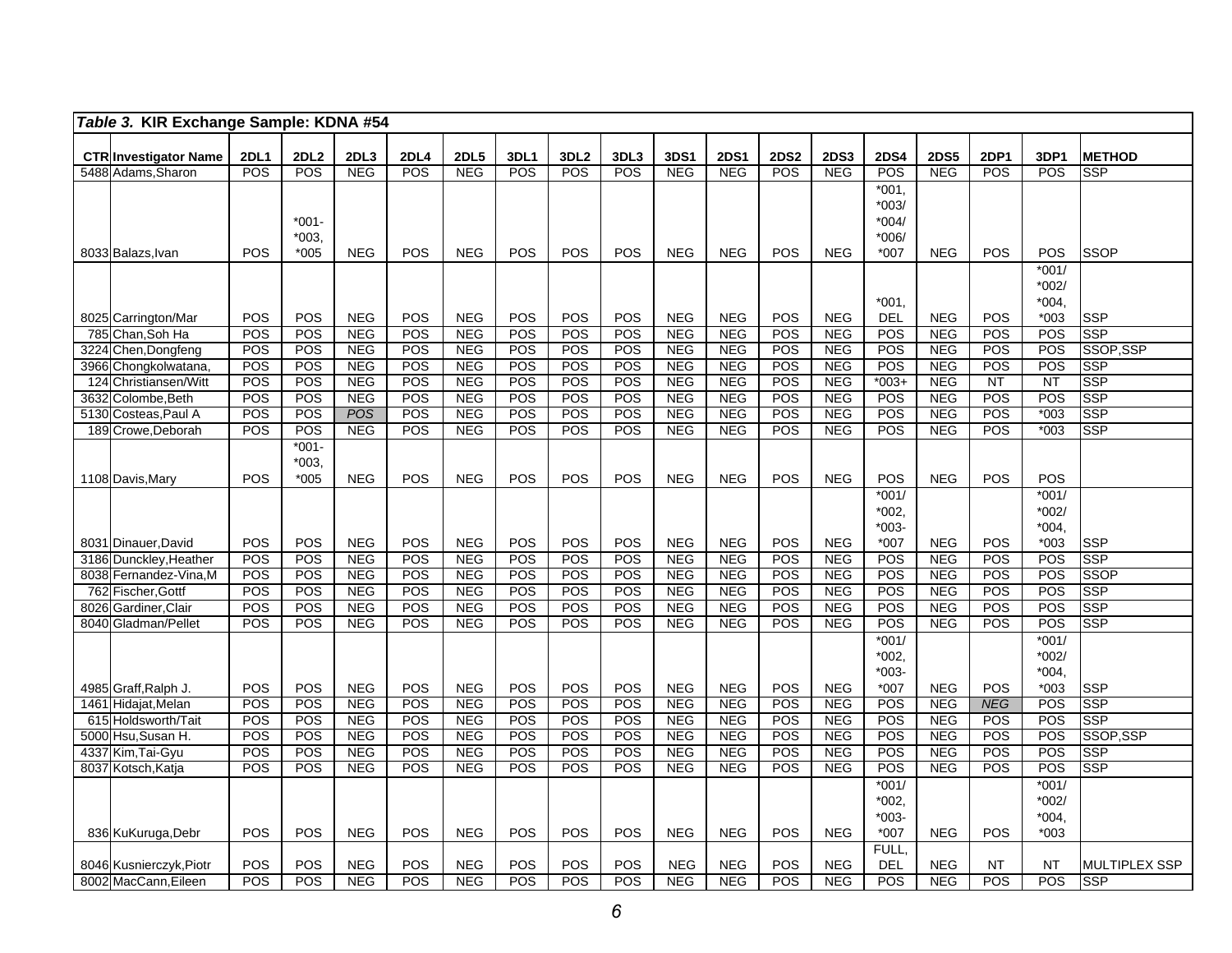|     | Table 3. KIR Exchange Sample: KDNA #54      |                            |             |                          |                                                   |                          |                                                                                 |                  |            |                          |                          |             |                          |                                                |                          |            |                                       |                         |
|-----|---------------------------------------------|----------------------------|-------------|--------------------------|---------------------------------------------------|--------------------------|---------------------------------------------------------------------------------|------------------|------------|--------------------------|--------------------------|-------------|--------------------------|------------------------------------------------|--------------------------|------------|---------------------------------------|-------------------------|
|     | <b>CTR Investigator Name</b>                | <b>2DL1</b>                | <b>2DL2</b> | 2DL <sub>3</sub>         | <b>2DL4</b>                                       | <b>2DL5</b>              | 3DL1                                                                            | 3DL <sub>2</sub> | 3DL3       | <b>3DS1</b>              | <b>2DS1</b>              | <b>2DS2</b> | <b>2DS3</b>              | <b>2DS4</b>                                    | <b>2DS5</b>              | 2DP1       | 3DP1                                  | <b>METHOD</b>           |
|     | 5142 Marsh, Steven                          | $*004-$<br>*006.           | <b>POS</b>  | <b>NEG</b>               | *00102/<br>*00103<br>*00202/<br>*00801/<br>$*009$ | <b>NEG</b>               | $*002/$<br>$*006-$<br>*008/<br>$*015/$<br>$*017/$<br>$*018/$<br>*020.<br>$*005$ | <b>POS</b>       | <b>POS</b> | <b>NEG</b>               | <b>NEG</b>               | POS         | <b>NEG</b>               | POS                                            | <b>NEG</b>               | POS        | <b>POS</b>                            | SSOP.SSP                |
|     | 8027 Middleton, Der                         | <b>POS</b>                 | POS         | <b>NEG</b>               | *00102<br>*00202                                  | <b>NEG</b>               | POS                                                                             | *002,<br>$*011$  | <b>POS</b> | <b>NEG</b>               | <b>NEG</b>               | POS         | <b>NEG</b>               | $*001.$<br>$*003-$<br>$*007$                   | <b>NEG</b>               | POS        | POS                                   | <b>SSOP</b>             |
|     | 733 Mytilineos, Joan                        | POS                        | POS         | <b>NEG</b>               | POS                                               | <b>NEG</b>               | POS                                                                             | POS              | POS        | <b>NEG</b>               | <b>NEG</b>               | POS         | <b>NEG</b>               | POS                                            | <b>NEG</b>               | POS        | POS                                   | <b>SSP</b>              |
|     |                                             |                            |             |                          |                                                   |                          |                                                                                 |                  |            |                          |                          |             |                          | $*001/$<br>*002,<br>$*003-$                    |                          |            | $*001/$<br>*002/<br>$*004,$           |                         |
|     | 2549 Nehlsen-Canna                          | POS                        | POS<br>POS  | <b>NEG</b>               | <b>POS</b>                                        | <b>NEG</b><br><b>NEG</b> | POS<br>POS                                                                      | POS<br>POS       | POS<br>POS | <b>NEG</b><br><b>NEG</b> | <b>NEG</b><br><b>NEG</b> | POS<br>POS  | <b>NEG</b>               | *007<br>POS                                    | <b>NEG</b>               | POS<br>POS | $*003$<br>POS                         | <b>SSP</b><br>SSOP, SSP |
|     | 16 Pidwell, Diane J.<br>4141 Pollack, Maril | POS<br><b>POS</b>          | POS         | <b>NEG</b><br><b>NEG</b> | POS<br><b>POS</b>                                 | <b>NEG</b>               | <b>POS</b>                                                                      | POS              | <b>POS</b> | <b>NEG</b>               | <b>NEG</b>               | POS         | <b>NEG</b><br><b>NEG</b> | POS                                            | <b>NEG</b><br><b>NEG</b> | POS        | POS                                   | <b>SSP</b>              |
|     | 3753 Reed/Rajaling                          | POS                        | POS         | <b>NEG</b>               | POS                                               | <b>NEG</b>               | POS                                                                             | POS              | POS        | <b>NEG</b>               | <b>NEG</b>               | POS         | <b>NEG</b>               | POS                                            | <b>NEG</b>               | POS        | POS                                   | <b>SSP</b>              |
|     | 3798 Reinsmoen, Nan                         | POS                        | POS         | <b>NEG</b>               | POS                                               | <b>NEG</b>               | POS                                                                             | POS              | POS        | <b>NEG</b>               | <b>NEG</b>               | POS         | <b>NEG</b>               | $*001-$<br>$*007$                              | <b>NEG</b>               | POS        | $*001-$<br>$*004$                     | SSP,SSOP                |
|     | 1694 Sauer, Norbert                         | POS                        | POS         | <b>NEG</b>               | POS                                               | NEG                      | POS                                                                             | POS              | POS        | NEG                      | <b>NEG</b>               | POS         | <b>NEG</b>               | POS                                            | <b>NEG</b>               | POS        | POS                                   | <b>SSP</b>              |
|     | 3410 Schroeder, M.L.                        | POS                        | POS         | <b>NEG</b>               | POS                                               | <b>NEG</b>               | <b>POS</b>                                                                      | POS              | <b>POS</b> | <b>NEG</b>               | <b>NEG</b>               | POS         | <b>NEG</b>               | $*001/$<br>*002.<br>*003-<br>$*006$            | <b>NEG</b>               | <b>POS</b> | $*001/$<br>$*002/$<br>*004.<br>$*003$ | <b>SSP</b>              |
|     | 1426 Senitzer, David                        | <b>POS</b>                 | <b>POS</b>  | <b>NEG</b>               | POS                                               | <b>NEG</b>               | $*001.$<br>$*002$                                                               | <b>POS</b>       | <b>POS</b> | <b>NEG</b>               | <b>NEG</b>               | POS         | <b>NEG</b>               | *001,<br>$*003/$<br>$*004/$<br>*006/<br>$*007$ | <b>NEG</b>               | POS        | $*001/$<br>*002/<br>*004.<br>*003     | MULTIPLEX SSP           |
|     | 740 Snider, Denis                           | <b>POS</b>                 | <b>POS</b>  | <b>NEG</b>               | POS                                               | <b>NEG</b>               | POS                                                                             | POS              | <b>NEG</b> | <b>NEG</b>               | <b>NEG</b>               | POS         | <b>NEG</b>               | $*001/$<br>*002.<br>$*003-$<br>$*006$          | <b>NEG</b>               | <b>POS</b> | $*003$                                | <b>SSP</b>              |
|     | 702 Spannagl, Michae                        | POS                        | POS         | <b>NEG</b>               | POS                                               | <b>NEG</b>               | POS                                                                             | POS              | POS        | <b>NEG</b>               | <b>NEG</b>               | POS         | <b>NEG</b>               | $*001-$<br>$*003$                              | <b>NEG</b>               | POS        | POS                                   | <b>SSP</b>              |
| 230 | Thoni, Deborah                              | POS                        | POS         | <b>NEG</b>               | POS                                               | <b>NEG</b>               | POS                                                                             | POS              | POS        | <b>NEG</b>               | <b>NEG</b>               | POS         | <b>NEG</b>               | POS                                            | <b>NEG</b>               | POS        | POS                                   | <b>SSOP</b>             |
|     | 747 Tiercy, Jean-Marie                      | POS                        | POS         | <b>NEG</b>               | POS                                               | <b>NEG</b>               | POS                                                                             | <b>POS</b>       | <b>POS</b> | <b>NEG</b>               | <b>NEG</b>               | POS         | <b>NEG</b>               | POS                                            | <b>NEG</b>               | POS        | POS                                   | <b>SSP</b>              |
|     | 4021 Trachtenberg, Eliz                     | $*004/$<br>$*007/$<br>*010 | POS         | <b>NEG</b>               | POS                                               | <b>NEG</b>               | POS                                                                             | <b>POS</b>       | <b>POS</b> | <b>NEG</b>               | <b>NEG</b>               | POS         | <b>NEG</b>               | POS                                            | <b>NEG</b>               | POS        | <b>POS</b>                            | <b>MALDI-TDF</b>        |
|     | 8024 Trowsdale, Joh                         | POS                        | POS         | <b>NEG</b>               | NT                                                | <b>NEG</b>               | POS                                                                             | <b>POS</b>       | POS        | <b>NEG</b>               | <b>NEG</b>               | POS         | <b>NEG</b>               | FULL.<br><b>DEL</b>                            | <b>NEG</b>               | POS        | POS                                   | <b>SSP</b>              |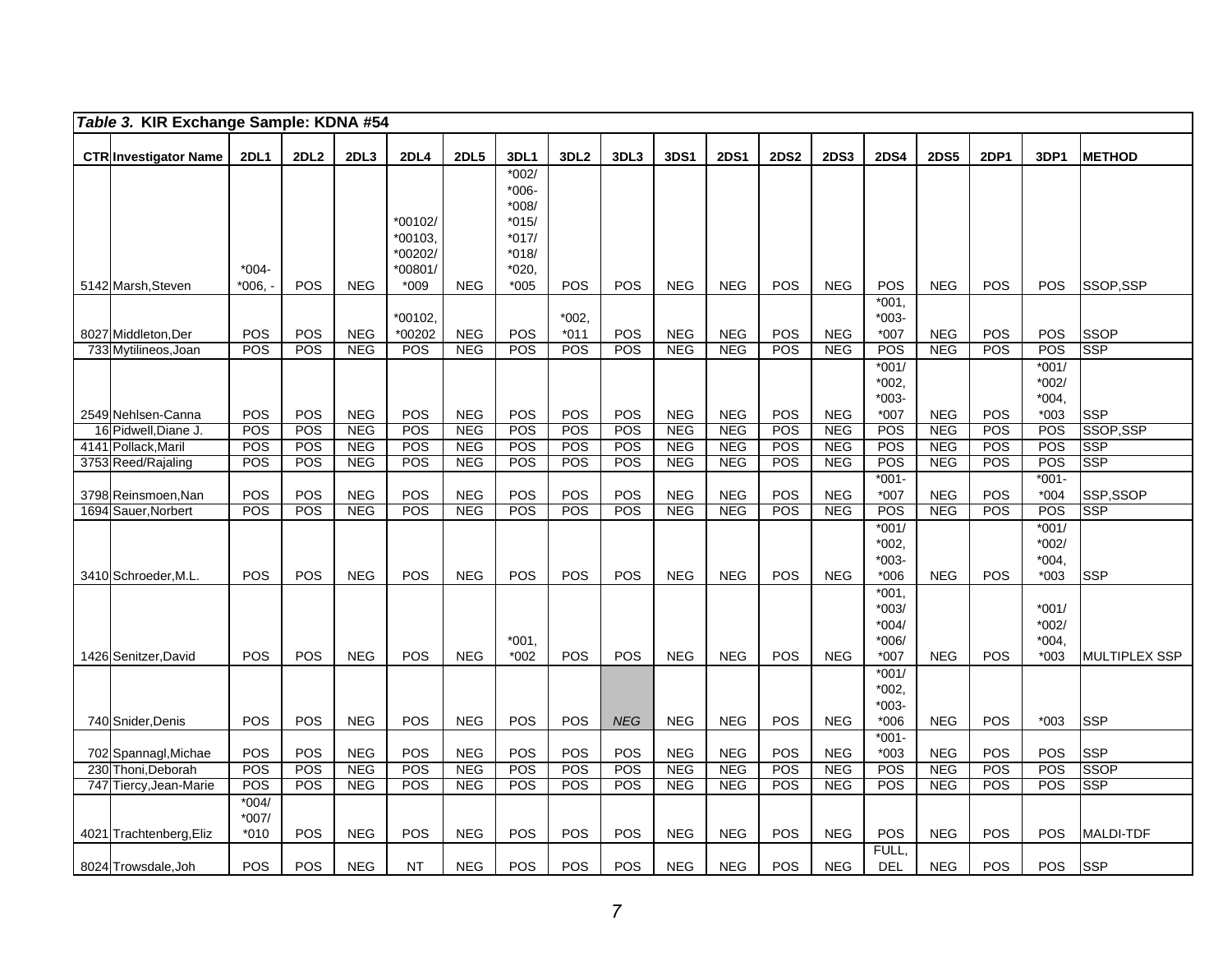| Table 3. KIR Exchange Sample: KDNA #54 |             |             |            |             |             |             |                  |            |            |             |             |             |                               |             |             |                               |                |
|----------------------------------------|-------------|-------------|------------|-------------|-------------|-------------|------------------|------------|------------|-------------|-------------|-------------|-------------------------------|-------------|-------------|-------------------------------|----------------|
| <b>CTR Investigator Name</b>           | <b>2DL1</b> | <b>2DL2</b> | 2DL3       | <b>2DL4</b> | <b>2DL5</b> | <b>3DL1</b> | 3DL <sub>2</sub> | 3DL3       | 3DS1       | <b>2DS1</b> | <b>2DS2</b> | <b>2DS3</b> | <b>2DS4</b>                   | <b>2DS5</b> | <b>2DP1</b> | 3DP1                          | <b>IMETHOD</b> |
| 5462 Turner, Victor                    | <b>POS</b>  | <b>POS</b>  | <b>NEG</b> | <b>POS</b>  | <b>NEG</b>  | <b>POS</b>  | <b>POS</b>       | <b>POS</b> | <b>NEG</b> | <b>NEG</b>  | <b>POS</b>  | <b>NEG</b>  | $*001 -$<br>$*006$            | <b>NEG</b>  | <b>POS</b>  | $*001 -$<br>$*004$            | <b>ISSP</b>    |
|                                        |             |             |            |             |             |             |                  |            |            |             |             |             | $*001/$                       |             |             |                               |                |
|                                        |             |             |            |             |             |             |                  |            |            |             |             |             | $*002,$<br>$*003-$            |             |             |                               |                |
| 8028 Uhrberg, Marku                    | <b>POS</b>  | <b>POS</b>  | <b>NEG</b> | <b>NT</b>   | <b>NEG</b>  | <b>POS</b>  | <b>POS</b>       | <b>NT</b>  | <b>NEG</b> | <b>NEG</b>  | <b>POS</b>  | <b>NEG</b>  | $*007$                        | <b>NEG</b>  | <b>NT</b>   | <b>NT</b>                     | <b>SSP</b>     |
| 3775 Vidan-Jeras, BI                   | POS         | POS         | <b>POS</b> | <b>POS</b>  | <b>NEG</b>  | POS         | <b>POS</b>       | <b>POS</b> | <b>NEG</b> | <b>NEG</b>  | <b>POS</b>  | <b>NEG</b>  | <b>POS</b>                    | <b>NEG</b>  | <b>POS</b>  | <b>POS</b>                    | <b>SSP</b>     |
|                                        |             |             |            |             |             |             |                  |            |            |             |             |             | $*001$ ,                      |             |             | $*001/$<br>$*002,$            |                |
| 8023 Vilches, Carlo                    | <b>POS</b>  | <b>POS</b>  | <b>NEG</b> | <b>POS</b>  | <b>NEG</b>  | <b>POS</b>  | <b>POS</b>       | <b>POS</b> | <b>NEG</b> | <b>NEG</b>  | <b>POS</b>  | <b>NEG</b>  | DEL                           | <b>NEG</b>  | <b>POS</b>  | $*003$                        | <b>ISSP</b>    |
| 8047 Wassmuth, Ralf                    | POS         | <b>POS</b>  | <b>NEG</b> | <b>POS</b>  | <b>NEG</b>  | <b>POS</b>  | <b>POS</b>       | <b>POS</b> | <b>NEG</b> | <b>POS</b>  | <b>POS</b>  | <b>NEG</b>  | <b>POS</b>                    | <b>NEG</b>  | <b>POS</b>  | <b>POS</b>                    | <b>SSP</b>     |
|                                        |             |             |            |             |             |             |                  |            |            |             |             |             | $*001/$<br>$*002,$<br>$*003-$ |             |             | $*001/$<br>$*002/$<br>$*004.$ |                |
| 8051 Wiltbank&Endres                   | <b>POS</b>  | <b>POS</b>  | <b>NEG</b> | <b>POS</b>  | <b>NEG</b>  | <b>POS</b>  | <b>POS</b>       | <b>POS</b> | <b>NEG</b> | <b>NEG</b>  | <b>POS</b>  | <b>NEG</b>  | $*007$                        | <b>NEG</b>  | <b>POS</b>  | $*003$                        | <b>SSP</b>     |
|                                        |             |             |            | *00102,     |             |             |                  |            |            |             |             |             | $*001/$<br>$*002,$<br>$*003/$ |             |             | $*001/$<br>$*002/$<br>$*004.$ |                |
| 1466 Yu, Neng                          | $*004$      | <b>POS</b>  | <b>NEG</b> | $+$         | <b>NEG</b>  | $*002.+$    | POS.             | <b>POS</b> | <b>NEG</b> | <b>NEG</b>  | $*005$      | <b>NEG</b>  | $*006$                        | <b>NEG</b>  | <b>POS</b>  | $*003$                        | <b>SSOP</b>    |
| 713 Zachary, Andre                     | POS         | POS         | <b>NEG</b> | <b>POS</b>  | <b>NEG</b>  | <b>POS</b>  | <b>POS</b>       | <b>POS</b> | <b>NEG</b> | <b>NEG</b>  | <b>POS</b>  | <b>NEG</b>  | <b>POS</b>                    | <b>NEG</b>  | <b>POS</b>  | <b>POS</b>                    | <b>SSP</b>     |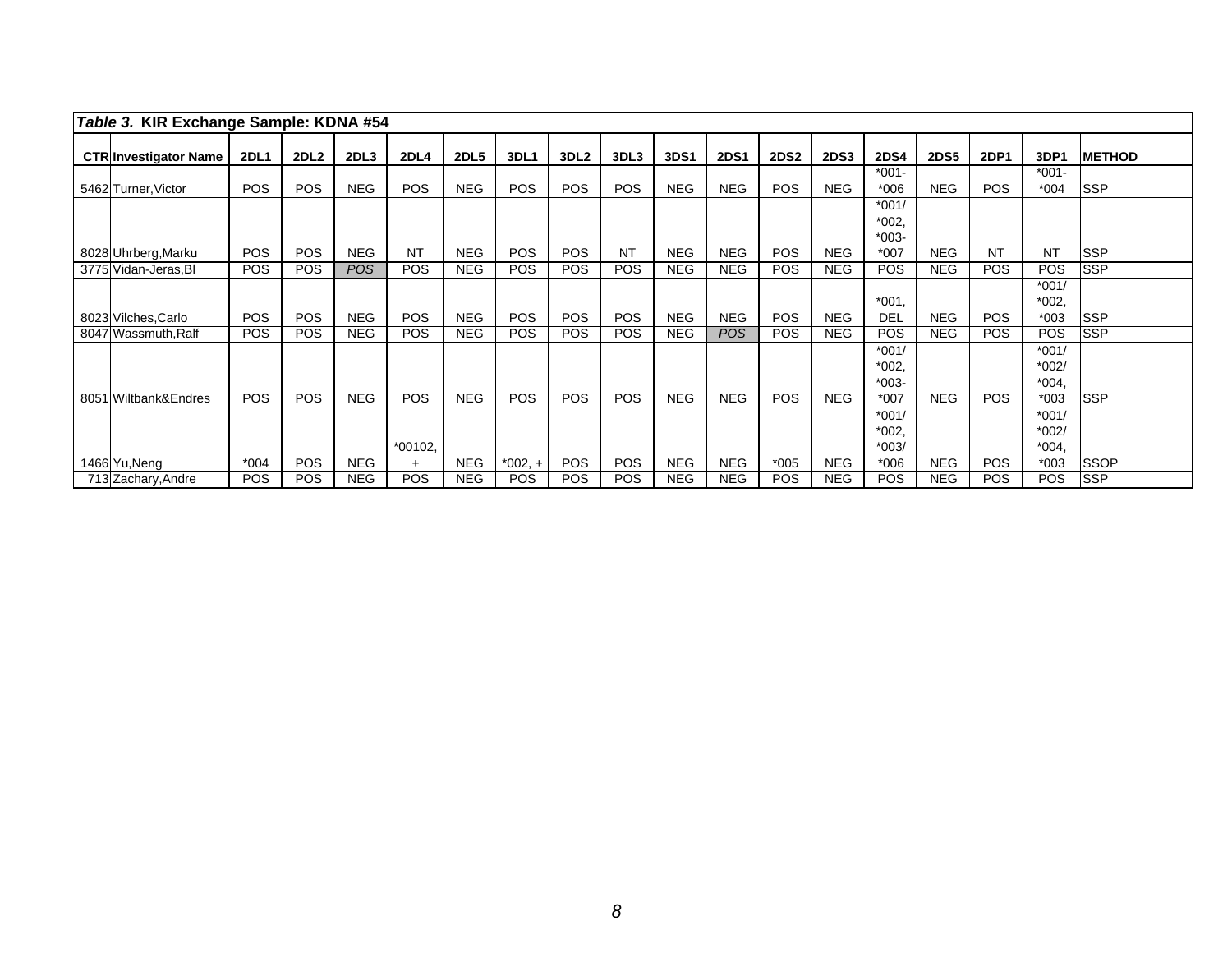|      | Table 4. KIR Exchange Sample: KDNA #55             |             |                  |            |             |                          |             |                  |            |                          |                          |             |                          |                    |                          |                  |                    |                          |
|------|----------------------------------------------------|-------------|------------------|------------|-------------|--------------------------|-------------|------------------|------------|--------------------------|--------------------------|-------------|--------------------------|--------------------|--------------------------|------------------|--------------------|--------------------------|
|      |                                                    | <b>2DL1</b> | 2DL <sub>2</sub> | 2DL3       | <b>2DL4</b> | <b>2DL5</b>              | <b>3DL1</b> | 3DL <sub>2</sub> | 3DL3       | 3DS1                     | <b>2DS1</b>              | <b>2DS2</b> | <b>2DS3</b>              | <b>2DS4</b>        | <b>2DS5</b>              | <b>2DP1</b>      | 3DP1               | <b>METHOD</b>            |
|      | <b>CTR Investigator Name</b><br>5488 Adams, Sharon | POS         | POS              | POS        | <b>POS</b>  | <b>NEG</b>               | <b>POS</b>  | POS              | POS        | NEG                      | <b>NEG</b>               | <b>POS</b>  | <b>NEG</b>               | POS                | <b>NEG</b>               | POS              | POS                | <b>SSP</b>               |
|      |                                                    |             |                  |            |             |                          |             |                  |            |                          |                          |             |                          | $*001.$            |                          |                  |                    |                          |
|      |                                                    |             |                  |            |             |                          |             |                  |            |                          |                          |             |                          | $*003/$            |                          |                  |                    |                          |
|      |                                                    |             | $*001-$          |            |             |                          |             |                  |            |                          |                          |             |                          | $*004/$            |                          |                  |                    |                          |
|      |                                                    |             | $*003.$          |            |             |                          |             |                  |            |                          |                          |             |                          | $*006/$            |                          |                  |                    |                          |
|      | 8033 Balazs, Ivan                                  | POS         | $*005$           | POS        | POS         | <b>NEG</b>               | POS         | POS              | POS        | <b>NEG</b>               | <b>NEG</b>               | POS         | <b>NEG</b>               | $*007$             | <b>NEG</b>               | POS              | POS                | <b>SSOP</b>              |
|      |                                                    |             |                  |            |             |                          |             |                  |            |                          |                          |             |                          |                    |                          |                  | $*001/$            |                          |
|      |                                                    |             |                  |            |             |                          |             |                  |            |                          |                          |             |                          |                    |                          |                  | $*002/$            |                          |
|      |                                                    |             |                  |            |             |                          |             |                  |            |                          |                          |             |                          | $*001.$            |                          |                  | $*004,$            |                          |
|      | 8025 Carrington/Mar                                | POS         | POS              | POS        | <b>POS</b>  | <b>NEG</b>               | <b>POS</b>  | POS              | <b>POS</b> | <b>NEG</b>               | <b>NEG</b>               | POS         | <b>NEG</b>               | <b>DEL</b>         | <b>NEG</b>               | POS              | *003               | <b>SSP</b>               |
|      | 785 Chan, Soh Ha                                   | POS         | POS              | POS        | <b>POS</b>  | <b>NEG</b>               | POS         | POS              | POS        | <b>NEG</b>               | <b>NEG</b>               | POS         | <b>NEG</b>               | POS                | <b>NEG</b>               | <b>POS</b>       | POS                | <b>SSP</b>               |
| 3224 | Chen, Dongfeng                                     | POS         | POS              | POS        | <b>POS</b>  | <b>NEG</b>               | POS         | POS              | POS        | <b>NEG</b>               | <b>NEG</b>               | <b>POS</b>  | <b>NEG</b>               | POS                | <b>NEG</b>               | POS              | POS                | SSOP.SSP                 |
| 3966 | Chongkolwatana                                     | POS         | POS              | POS        | POS         | <b>NEG</b>               | POS         | POS              | POS        | <b>NEG</b>               | <b>NEG</b>               | POS         | <b>NEG</b>               | POS                | <b>NEG</b>               | POS              | POS                | <b>SSP</b>               |
| 124  | Christiansen/Witt                                  | POS<br>POS  | POS<br>POS       | POS<br>POS | POS<br>POS  | <b>NEG</b><br><b>NEG</b> | POS<br>POS  | POS<br>POS       | POS<br>POS | <b>NEG</b><br><b>NEG</b> | <b>NEG</b><br><b>NEG</b> | POS<br>POS  | <b>NEG</b><br><b>NEG</b> | $*003+$<br>POS     | <b>NEG</b><br><b>NEG</b> | <b>NT</b><br>POS | <b>NT</b><br>POS   | <b>SSP</b><br><b>SSP</b> |
| 3632 | Colombe, Beth<br>5130 Costeas, Paul A              | POS         | POS              | <b>NEG</b> | <b>POS</b>  | <b>NEG</b>               | POS         | POS              | POS        | <b>NEG</b>               | <b>NEG</b>               | POS         | <b>NEG</b>               | <b>POS</b>         | <b>NEG</b>               | <b>POS</b>       | $*003$             | <b>SSP</b>               |
|      |                                                    |             |                  |            |             |                          |             |                  |            |                          |                          |             |                          |                    |                          |                  | $*002/$            |                          |
|      | 189 Crowe, Deborah                                 | POS         | POS              | POS        | <b>POS</b>  | <b>NEG</b>               | POS         | POS              | POS        | <b>NEG</b>               | <b>NEG</b>               | POS         | <b>NEG</b>               | <b>POS</b>         | <b>POS</b>               | <b>POS</b>       | *004               | <b>SSP</b>               |
|      |                                                    |             | $*001-$          |            |             |                          |             |                  |            |                          |                          |             |                          |                    |                          |                  |                    |                          |
|      |                                                    |             | $*003,$          |            |             |                          |             |                  |            |                          |                          |             |                          |                    |                          |                  |                    |                          |
|      | 1108 Davis, Mary                                   | POS         | $*005$           | POS        | POS         | <b>NEG</b>               | POS         | POS              | POS        | <b>NEG</b>               | <b>NEG</b>               | POS         | <b>NEG</b>               | POS                | <b>NEG</b>               | POS              | POS                |                          |
|      |                                                    |             |                  |            |             |                          |             |                  |            |                          |                          |             |                          | $*001/$            |                          |                  | $*001/$            |                          |
|      |                                                    |             |                  |            |             |                          |             |                  |            |                          |                          |             |                          | $*002,$            |                          |                  | $*002/$            |                          |
|      |                                                    |             |                  |            |             |                          |             |                  |            |                          |                          |             |                          | $*003-$            |                          |                  | $*004,$            |                          |
|      | 8031 Dinauer David                                 | POS         | POS              | POS        | POS         | <b>NEG</b>               | POS         | POS              | POS        | <b>NEG</b>               | <b>NEG</b>               | <b>POS</b>  | <b>NEG</b>               | $*007$             | <b>NEG</b>               | POS              | $*003$             | <b>SSP</b>               |
|      | 3186 Dunckley, Heather                             | POS         | POS              | POS        | POS         | NEG                      | POS         | POS              | POS        | NEG                      | <b>NEG</b>               | POS         | <b>NEG</b>               | POS                | <b>NEG</b>               | POS              | POS                | <b>SSP</b>               |
|      | 8038 Fernandez-Vina, M                             | POS         | POS              | POS        | POS         | <b>NEG</b>               | POS         | POS              | POS        | <b>NEG</b>               | <b>NEG</b>               | POS         | <b>NEG</b>               | POS                | <b>NEG</b>               | POS              | POS                | <b>SSOP</b>              |
| 762  | Fischer, Gottf                                     | POS         | POS              | POS        | POS         | NEG                      | POS         | POS              | POS        | <b>NEG</b>               | <b>NEG</b>               | <b>POS</b>  | <b>NEG</b>               | POS                | <b>NEG</b>               | <b>POS</b>       | POS                | <b>SSP</b>               |
|      | 8026 Gardiner, Clair                               | POS         | POS              | POS        | POS         | <b>NEG</b>               | POS         | POS              | POS        | <b>NEG</b>               | <b>NEG</b>               | POS         | <b>NEG</b>               | <b>POS</b><br>POS  | <b>NEG</b>               | <b>POS</b>       | POS                | <b>SSP</b><br><b>SSP</b> |
|      | 8040 Gladman/Pellet                                | POS         | POS              | POS        | POS         | <b>NEG</b>               | POS         | POS              | POS        | <b>NEG</b>               | <b>NEG</b>               | <b>POS</b>  | <b>NEG</b>               |                    | <b>NEG</b>               | POS              | POS                |                          |
|      |                                                    |             |                  |            |             |                          |             |                  |            |                          |                          |             |                          | $*001/$            |                          |                  | $*001/$<br>$*002/$ |                          |
|      |                                                    |             |                  |            |             |                          |             |                  |            |                          |                          |             |                          | $*002,$<br>$*003-$ |                          |                  | $*004.$            |                          |
|      | 4985 Graff, Ralph J.                               | POS         | POS              | POS        | POS         | <b>NEG</b>               | POS         | POS              | POS        | <b>NEG</b>               | <b>NEG</b>               | POS         | <b>NEG</b>               | *007               | <b>NEG</b>               | POS              | $*003$             | <b>SSP</b>               |
|      | 1461 Hidajat, Melan                                | POS         | POS              | POS        | POS         | <b>NEG</b>               | POS         | POS              | POS        | <b>NEG</b>               | <b>NEG</b>               | <b>POS</b>  | <b>NEG</b>               | <b>POS</b>         | <b>NEG</b>               | POS              | POS                | <b>SSP</b>               |
|      | 615 Holdsworth/Tait                                | POS         | POS              | POS        | <b>POS</b>  | <b>NEG</b>               | POS         | POS              | POS        | <b>NEG</b>               | <b>NEG</b>               | POS         | <b>NEG</b>               | POS                | <b>NEG</b>               | POS              | POS                | <b>SSP</b>               |
|      | 5000 Hsu, Susan H.                                 | POS         | POS              | POS        | <b>POS</b>  | <b>NEG</b>               | POS         | POS              | POS        | <b>NEG</b>               | <b>NEG</b>               | <b>POS</b>  | <b>NEG</b>               | <b>POS</b>         | <b>NEG</b>               | POS              | POS                | SSOP,SSP                 |
|      | 4337 Kim, Tai-Gyu                                  | POS         | POS              | POS        | POS         | NEG                      | POS         | POS              | POS        | <b>NEG</b>               | <b>NEG</b>               | POS         | <b>NEG</b>               | <b>POS</b>         | <b>NEG</b>               | POS              | POS                | <b>SSP</b>               |
|      | 8037 Kotsch, Katja                                 | POS         | POS              | POS        | POS         | <b>NEG</b>               | POS         | POS              | POS        | <b>NEG</b>               | <b>NEG</b>               | POS         | <b>NEG</b>               | POS                | <b>NEG</b>               | POS              | POS                | <b>SSP</b>               |
|      |                                                    |             |                  |            |             |                          |             |                  |            |                          |                          |             |                          | $*001/$            |                          |                  | $*001/$            |                          |
|      |                                                    |             |                  |            |             |                          |             |                  |            |                          |                          |             |                          | $*002,$            |                          |                  | $*002/$            |                          |
|      |                                                    |             |                  |            |             |                          |             |                  |            |                          |                          |             |                          | $*003-$            |                          |                  | $*004.$            |                          |
|      | 836 KuKuruga, Debr                                 | POS         | POS              | POS        | <b>POS</b>  | <b>NEG</b>               | <b>POS</b>  | POS              | POS        | <b>NEG</b>               | <b>NEG</b>               | POS         | <b>NEG</b>               | *007               | <b>NEG</b>               | POS              | *003               |                          |
|      |                                                    |             |                  |            |             |                          |             |                  |            |                          |                          |             |                          | FULL.              |                          |                  |                    |                          |
|      | 8046 Kusnierczyk, Piotr                            | POS         | POS              | POS        | <b>POS</b>  | <b>NEG</b>               | POS         | POS              | POS        | <b>NEG</b>               | <b>NEG</b>               | POS         | <b>NEG</b>               | <b>DEL</b>         | <b>NEG</b>               | <b>NT</b>        | NT                 | <b>MULTIPLEX SSP</b>     |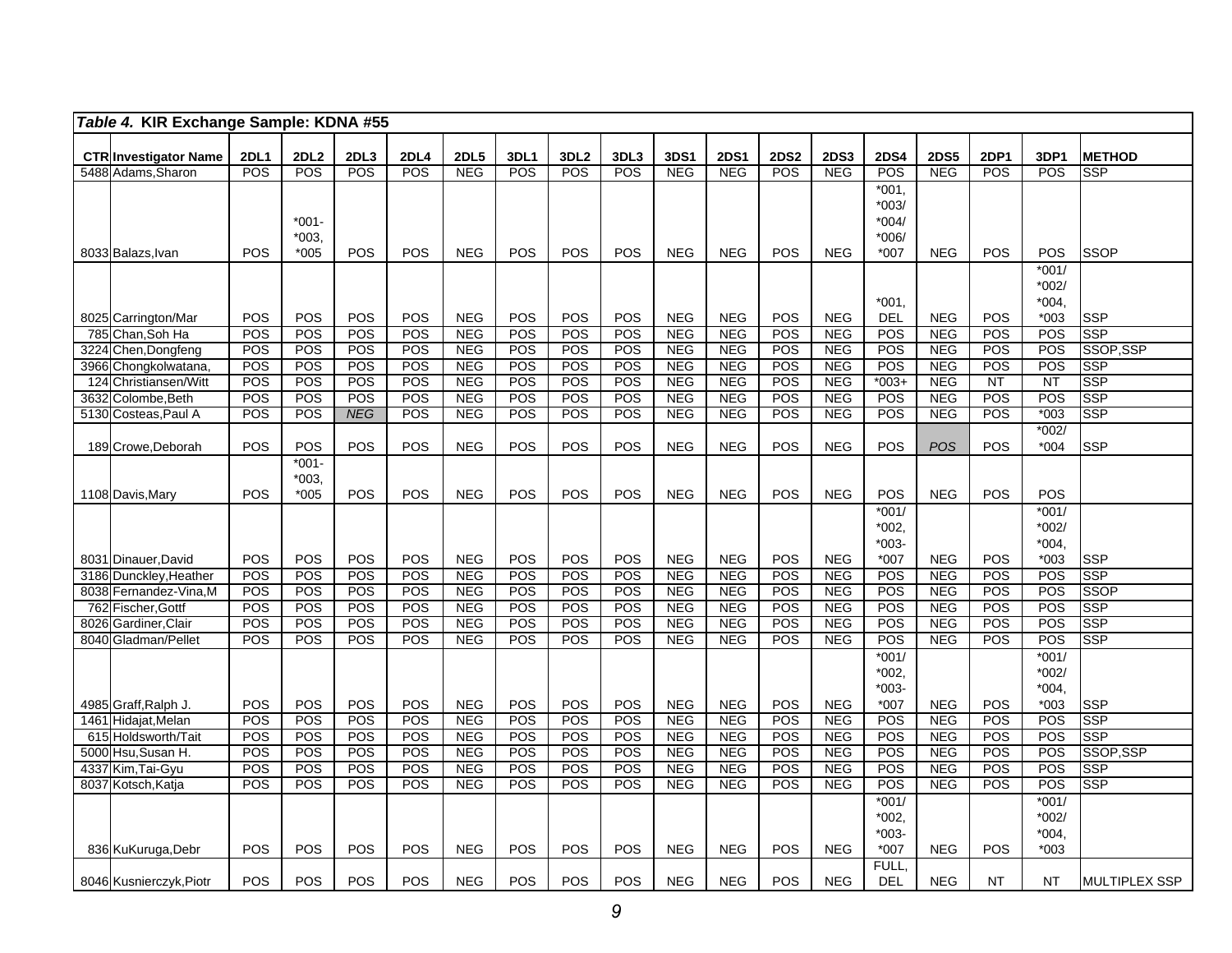|      | Table 4. KIR Exchange Sample: KDNA #55               |                               |                    |             |                    |                    |             |                                |                    |                    |                           |                    |                           |                    |                           |                    |                   |                             |
|------|------------------------------------------------------|-------------------------------|--------------------|-------------|--------------------|--------------------|-------------|--------------------------------|--------------------|--------------------|---------------------------|--------------------|---------------------------|--------------------|---------------------------|--------------------|-------------------|-----------------------------|
|      |                                                      |                               |                    |             |                    |                    |             |                                |                    |                    |                           |                    |                           |                    |                           |                    |                   |                             |
|      | <b>CTR Investigator Name</b><br>8002 MacCann, Eileen | <b>2DL1</b><br>POS            | <b>2DL2</b><br>POS | 2DL3<br>POS | <b>2DL4</b><br>POS | <b>2DL5</b><br>NEG | 3DL1<br>POS | 3DL <sub>2</sub><br><b>POS</b> | 3DL3<br><b>POS</b> | 3DS1<br><b>NEG</b> | <b>2DS1</b><br><b>NEG</b> | <b>2DS2</b><br>POS | <b>2DS3</b><br><b>NEG</b> | <b>2DS4</b><br>POS | <b>2DS5</b><br><b>NEG</b> | 2DP1<br><b>POS</b> | 3DP1<br>POS       | <b>METHOD</b><br><b>SSP</b> |
|      |                                                      |                               |                    |             |                    |                    | $*002/$     |                                |                    |                    |                           |                    |                           |                    |                           |                    |                   |                             |
|      |                                                      |                               |                    |             |                    |                    | $*006-$     |                                |                    |                    |                           |                    |                           |                    |                           |                    |                   |                             |
|      |                                                      |                               |                    |             | *00102/            |                    | $*008/$     |                                |                    |                    |                           |                    |                           |                    |                           |                    |                   |                             |
|      |                                                      |                               |                    |             | *00103/            |                    | $*015/$     |                                |                    |                    |                           |                    |                           |                    |                           |                    |                   |                             |
|      |                                                      |                               |                    |             | *00105.            |                    | $*017/$     |                                |                    |                    |                           |                    |                           |                    |                           |                    |                   |                             |
|      |                                                      |                               |                    |             | $*005/$            |                    | $*018/$     |                                |                    |                    |                           |                    |                           |                    |                           |                    |                   |                             |
|      | 5142 Marsh, Steven                                   | $*003.$                       | POS                | *001, -     | $*011$             | <b>NEG</b>         | *020.       | <b>POS</b>                     | POS                | <b>NEG</b>         | <b>NEG</b>                | POS                | <b>NEG</b>                | POS<br>$*001.$     | <b>NEG</b>                | POS                | POS               | SSOP,SSP                    |
|      |                                                      |                               |                    |             | *00102.            |                    |             | *001,                          |                    |                    |                           |                    |                           | *003-              |                           |                    |                   |                             |
|      | 8027 Middleton, Der                                  | <b>POS</b>                    | <b>POS</b>         | <b>POS</b>  | $*005$             | <b>NEG</b>         | POS         | $*009$                         | <b>POS</b>         | <b>NEG</b>         | <b>NEG</b>                | POS                | <b>NEG</b>                | $*007$             | <b>NEG</b>                | <b>POS</b>         | POS               | SSOP                        |
|      | 733 Mytilineos, Joan                                 | POS                           | POS                | POS         | POS                | <b>NEG</b>         | POS         | POS                            | <b>POS</b>         | <b>NEG</b>         | <b>NEG</b>                | POS                | <b>NEG</b>                | POS                | <b>NEG</b>                | POS                | POS               | <b>SSP</b>                  |
|      |                                                      |                               |                    |             |                    |                    |             |                                |                    |                    |                           |                    |                           | $*001/$            |                           |                    | $*001/$           |                             |
|      |                                                      |                               |                    |             |                    |                    |             |                                |                    |                    |                           |                    |                           | $*002.$            |                           |                    | $*002/$           |                             |
|      |                                                      |                               |                    |             |                    |                    |             |                                |                    |                    |                           |                    |                           | *003-              |                           |                    | *004.             |                             |
|      | 2549 Nehlsen-Canna                                   | POS                           | POS                | POS         | <b>POS</b>         | <b>NEG</b>         | POS         | POS                            | POS                | <b>NEG</b>         | <b>NEG</b>                | POS                | <b>NEG</b>                | *007               | <b>NEG</b>                | POS                | $*003$            | <b>SSP</b>                  |
|      | 16 Pidwell, Diane J.<br>4141 Pollack, Maril          | POS<br>$\overline{\text{NT}}$ | POS                | POS         | POS                | <b>NEG</b>         | POS         | POS                            | <b>POS</b>         | <b>NEG</b>         | <b>NEG</b>                | POS                | <b>NEG</b>                | POS                | <b>NEG</b>                | POS                | POS               | SSOP.SSP                    |
|      | 3753 Reed/Rajaling                                   | POS                           | <b>NEG</b>         | POS         | POS                | <b>NEG</b>         | POS         | POS                            | POS                | <b>NEG</b>         | <b>NEG</b>                | POS                | <b>NEG</b>                | POS                | <b>NEG</b>                | POS                | POS               | <b>SSP</b>                  |
|      |                                                      |                               |                    |             |                    |                    |             |                                |                    |                    |                           |                    |                           | $*001 -$           |                           |                    | $*001 -$          |                             |
|      | 3798 Reinsmoen, Nan                                  | POS                           | POS                | POS         | POS                | <b>NEG</b>         | POS         | POS                            | POS                | <b>NEG</b>         | <b>NEG</b>                | POS                | <b>NEG</b>                | *007               | <b>NEG</b>                | POS                | $*004$            | SSP,SSOP                    |
| 1694 | Sauer, Norbert                                       | POS                           | POS                | POS         | POS                | <b>NEG</b>         | POS         | POS                            | POS                | <b>NEG</b>         | <b>NEG</b>                | POS                | <b>NEG</b>                | POS                | <b>NEG</b>                | POS                | POS               | <b>SSP</b>                  |
|      |                                                      |                               |                    |             |                    |                    |             |                                |                    |                    |                           |                    |                           | $*001/$            |                           |                    | $*001/$           |                             |
|      |                                                      |                               |                    |             |                    |                    |             |                                |                    |                    |                           |                    |                           | *002,              |                           |                    | $*002/$           |                             |
|      | 3410 Schroeder, M.L                                  | POS                           | POS                | POS         | POS                | <b>NEG</b>         | POS         | POS                            | POS                | <b>NEG</b>         | <b>NEG</b>                | POS                | <b>NEG</b>                | $*003-$<br>$*006$  | <b>NEG</b>                | POS                | *004.<br>$*003$   | <b>SSP</b>                  |
|      |                                                      |                               |                    |             |                    |                    |             |                                |                    |                    |                           |                    |                           | $*001,$            |                           |                    |                   |                             |
|      |                                                      |                               |                    |             |                    |                    |             |                                |                    |                    |                           |                    |                           | $*003/$            |                           |                    | $*001/$           |                             |
|      |                                                      |                               |                    |             |                    |                    |             |                                |                    |                    |                           |                    |                           | $*004/$            |                           |                    | *002/             |                             |
|      |                                                      |                               |                    |             |                    |                    | *005.       |                                |                    |                    |                           |                    |                           | $*006/$            |                           |                    | *004.             |                             |
|      | 1426 Senitzer, David                                 | POS                           | POS                | POS         | POS                | <b>NEG</b>         | $*020$      | <b>POS</b>                     | POS                | <b>NEG</b>         | <b>NEG</b>                | <b>POS</b>         | <b>NEG</b>                | $*007$             | <b>NEG</b>                | POS                | $*003$            | MULTIPLEX SSP               |
|      |                                                      |                               |                    |             |                    |                    |             |                                |                    |                    |                           |                    |                           | $*001/$            |                           |                    |                   |                             |
|      |                                                      |                               |                    |             |                    |                    |             |                                |                    |                    |                           |                    |                           | *002,              |                           |                    |                   |                             |
|      |                                                      |                               |                    |             |                    |                    |             |                                |                    |                    |                           |                    |                           | *003-              |                           |                    |                   |                             |
|      | 740 Snider, Denis                                    | POS                           | POS                | <b>POS</b>  | POS                | <b>NEG</b>         | POS         | POS                            | POS                | <b>NEG</b>         | <b>NEG</b>                | POS                | <b>NEG</b>                | $*006$<br>$*001/$  | <b>NEG</b>                | POS                | $*003$            | <b>SSP</b>                  |
|      |                                                      |                               |                    |             |                    |                    |             |                                |                    |                    |                           |                    |                           | $*002,$            |                           |                    |                   |                             |
|      | 702 Spannagl, Michae                                 | POS                           | POS                | POS         | POS                | <b>NEG</b>         | POS         | POS                            | <b>POS</b>         | <b>NEG</b>         | <b>NEG</b>                | POS                | <b>NEG</b>                | $*003$             | <b>NEG</b>                | <b>POS</b>         | POS               | <b>SSP</b>                  |
| 230  | Thoni, Deborah                                       | POS                           | POS                | POS         | POS                | <b>NEG</b>         | POS         | POS                            | POS                | <b>NEG</b>         | <b>NEG</b>                | POS                | <b>NEG</b>                | POS                | <b>NEG</b>                | POS                | POS               | <b>SSOP</b>                 |
| 747  | Tiercy, Jean-Marie                                   | POS                           | POS                | POS         | POS                | <b>NEG</b>         | POS         | POS                            | POS                | <b>NEG</b>         | <b>NEG</b>                | POS                | <b>NEG</b>                | POS                | <b>NEG</b>                | POS                | POS               | <b>SSP</b>                  |
| 4021 | Trachtenberg, Eliz                                   | POS                           | POS                | POS         | POS                | <b>NEG</b>         | POS         | POS                            | POS                | <b>NEG</b>         | <b>NEG</b>                | POS                | <b>NEG</b>                | POS                | <b>NEG</b>                | POS                | POS               | <b>MALDI-TDF</b>            |
|      |                                                      |                               |                    |             |                    |                    |             |                                |                    |                    |                           |                    |                           | FULL,              |                           |                    |                   |                             |
|      | 8024 Trowsdale, Joh                                  | <b>POS</b>                    | <b>POS</b>         | <b>POS</b>  | NT                 | <b>NEG</b>         | POS         | POS                            | <b>POS</b>         | <b>NEG</b>         | <b>NEG</b>                | POS                | <b>NEG</b>                | <b>DEL</b>         | <b>NEG</b>                | <b>POS</b>         | POS               | <b>SSP</b>                  |
|      | 5462 Turner, Victor                                  | POS                           | POS                | POS         | POS                | <b>NEG</b>         | POS         | POS                            | POS                | <b>NEG</b>         | <b>NEG</b>                | POS                | <b>NEG</b>                | $*001-$<br>$*006$  | <b>NEG</b>                | POS                | $*001-$<br>$*004$ | <b>SSP</b>                  |
|      |                                                      |                               |                    |             |                    |                    |             |                                |                    |                    |                           |                    |                           |                    |                           |                    |                   |                             |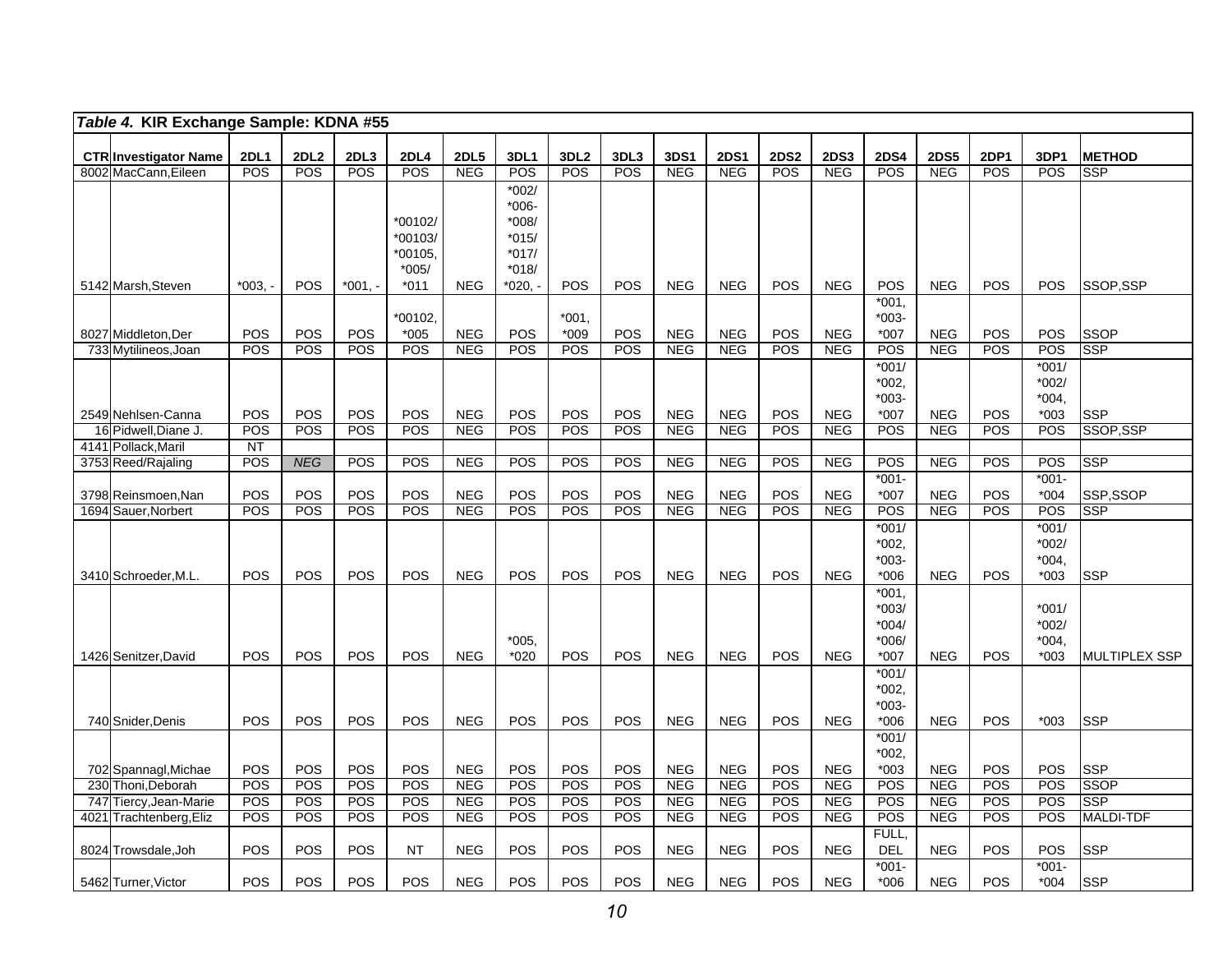| Table 4. KIR Exchange Sample: KDNA #55 |             |                  |            |             |             |             |                  |            |            |             |             |             |             |             |            |            |                |
|----------------------------------------|-------------|------------------|------------|-------------|-------------|-------------|------------------|------------|------------|-------------|-------------|-------------|-------------|-------------|------------|------------|----------------|
| <b>CTR Investigator Name</b>           | <b>2DL1</b> | 2DL <sub>2</sub> | 2DL3       | <b>2DL4</b> | <b>2DL5</b> | <b>3DL1</b> | 3DL <sub>2</sub> | 3DL3       | 3DS1       | <b>2DS1</b> | <b>2DS2</b> | <b>2DS3</b> | <b>2DS4</b> | <b>2DS5</b> | 2DP1       | 3DP1       | <b>IMETHOD</b> |
|                                        |             |                  |            |             |             |             |                  |            |            |             |             |             | $*001/$     |             |            |            |                |
|                                        |             |                  |            |             |             |             |                  |            |            |             |             |             | $*002,$     |             |            |            |                |
|                                        |             |                  |            |             |             |             |                  |            |            |             |             |             | $*003-$     |             |            |            |                |
| 8028 Uhrberg, Marku                    | <b>POS</b>  | <b>POS</b>       | <b>POS</b> | <b>NT</b>   | <b>POS</b>  | <b>POS</b>  | PO <sub>S</sub>  | <b>NT</b>  | <b>NEG</b> | <b>NEG</b>  | POS.        | <b>NEG</b>  | $*007$      | <b>NEG</b>  | <b>NT</b>  | <b>NT</b>  | <b>SSP</b>     |
| 3775 Vidan-Jeras, BI                   | <b>POS</b>  | <b>POS</b>       | <b>POS</b> | <b>POS</b>  | <b>NEG</b>  | POS         | <b>POS</b>       | <b>POS</b> | <b>NEG</b> | <b>NEG</b>  | <b>POS</b>  | <b>NEG</b>  | <b>POS</b>  | <b>NEG</b>  | <b>POS</b> | POS        | <b>SSP</b>     |
|                                        |             |                  |            |             |             |             |                  |            |            |             |             |             |             |             |            | $*001/$    |                |
|                                        |             |                  |            |             |             |             |                  |            |            |             |             |             | $*001$ ,    |             |            | $*002,$    |                |
| 8023 Vilches, Carlo                    | <b>POS</b>  | <b>POS</b>       | <b>POS</b> | <b>POS</b>  | <b>NEG</b>  | <b>POS</b>  | PO <sub>S</sub>  | <b>POS</b> | <b>NEG</b> | <b>NEG</b>  | POS.        | <b>NEG</b>  | <b>DEL</b>  | <b>NEG</b>  | <b>POS</b> | $*003$     | <b>SSP</b>     |
| 8047 Wassmuth, Ralf                    | <b>POS</b>  | POS              | <b>POS</b> | <b>POS</b>  | <b>NEG</b>  | <b>POS</b>  | <b>POS</b>       | <b>POS</b> | NEG.       | <b>NEG</b>  | <b>POS</b>  | <b>NEG</b>  | <b>POS</b>  | <b>NEG</b>  | <b>POS</b> | POS        | <b>SSP</b>     |
|                                        |             |                  |            |             |             |             |                  |            |            |             |             |             | $*001/$     |             |            | $*001/$    |                |
|                                        |             |                  |            |             |             |             |                  |            |            |             |             |             | $*002,$     |             |            | $*002/$    |                |
|                                        |             |                  |            |             |             |             |                  |            |            |             |             |             | $*003-$     |             |            | $*004,$    |                |
| 8051 Wiltbank&Endres                   | POS         | <b>POS</b>       | <b>POS</b> | <b>POS</b>  | <b>NEG</b>  | POS         | <b>POS</b>       | <b>POS</b> | <b>NEG</b> | <b>NEG</b>  | <b>POS</b>  | <b>NEG</b>  | $*007$      | <b>NEG</b>  | <b>POS</b> | $*003$     | <b>SSP</b>     |
|                                        |             |                  |            |             |             | $*004/$     |                  |            |            |             |             |             | $*001/$     |             |            | $*001/$    |                |
|                                        |             |                  |            |             |             | $*005/$     |                  |            |            |             |             |             | $*002,$     |             |            | $*002/$    |                |
|                                        |             |                  |            |             |             | $*006/$     |                  |            |            |             |             |             | $*003/$     |             |            | $*004.$    |                |
| 1466 Yu, Nena                          | POS         | <b>POS</b>       | <b>POS</b> | <b>POS</b>  | <b>NEG</b>  | *019. +     | *009. +          | <b>POS</b> | <b>NEG</b> | <b>NEG</b>  | <b>POS</b>  | <b>NEG</b>  | $*006$      | <b>NEG</b>  | <b>POS</b> | $*003$     | <b>SSOP</b>    |
| 713 Zachary, Andre                     | <b>POS</b>  | <b>POS</b>       | <b>POS</b> | <b>POS</b>  | <b>NEG</b>  | <b>POS</b>  | <b>POS</b>       | <b>POS</b> | <b>NEG</b> | <b>NEG</b>  | <b>POS</b>  | <b>NEG</b>  | <b>POS</b>  | <b>NEG</b>  | <b>POS</b> | <b>POS</b> | <b>SSP</b>     |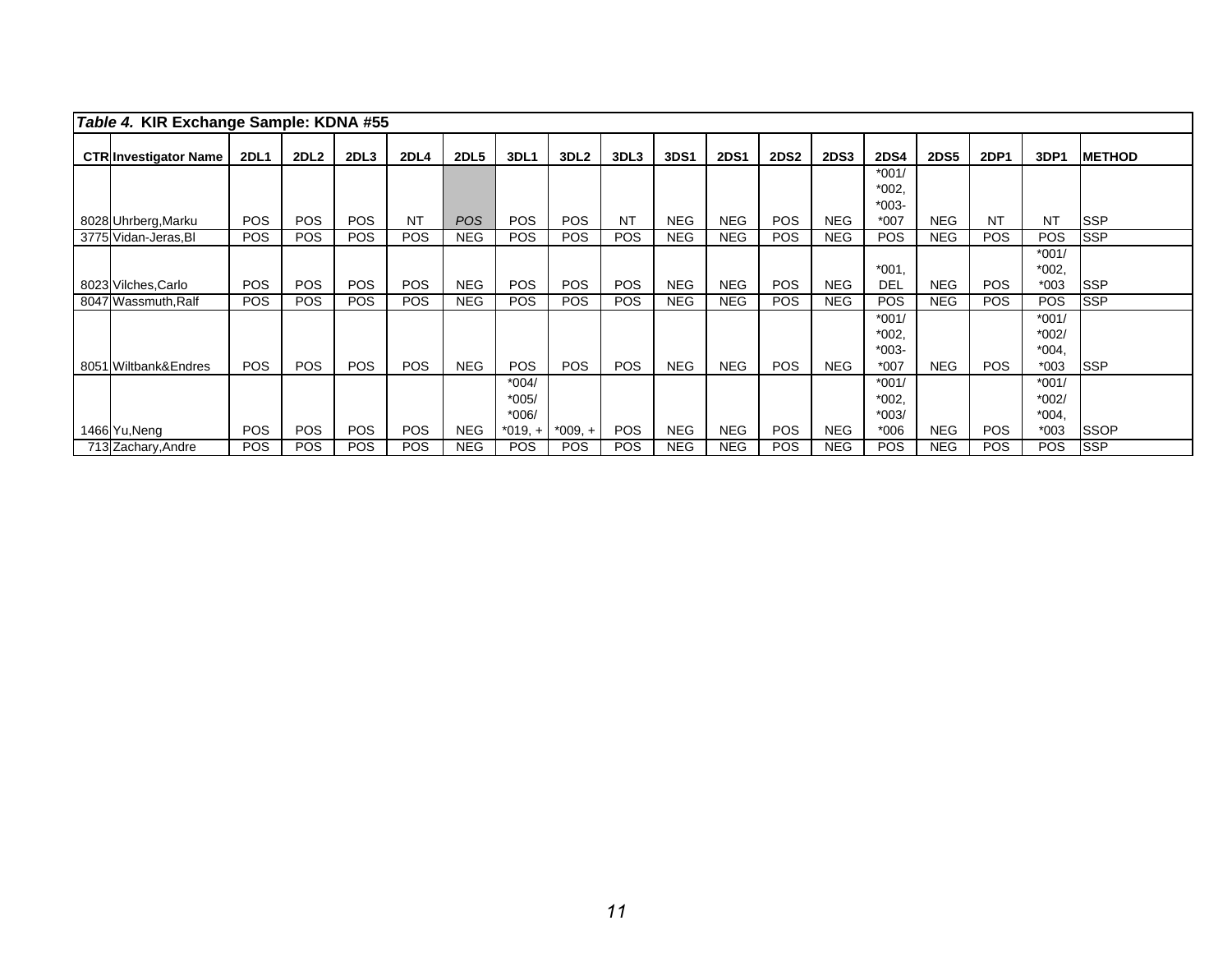| Table 5. KIR Exchange Sample: KDNA #56   |             |                      |                          |             |             |            |                  |            |                          |                          |             |             |               |                          |             |               |                           |
|------------------------------------------|-------------|----------------------|--------------------------|-------------|-------------|------------|------------------|------------|--------------------------|--------------------------|-------------|-------------|---------------|--------------------------|-------------|---------------|---------------------------|
| <b>CTR Investigator Name</b>             | <b>2DL1</b> | <b>2DL2</b>          | 2DL3                     | <b>2DL4</b> | <b>2DL5</b> | 3DL1       | 3DL <sub>2</sub> | 3DL3       | 3DS1                     | <b>2DS1</b>              | <b>2DS2</b> | <b>2DS3</b> | <b>2DS4</b>   | <b>2DS5</b>              | <b>2DP1</b> | 3DP1          | <b>METHOD</b>             |
|                                          |             |                      |                          |             |             |            |                  |            |                          |                          |             |             | $*003-$       |                          |             |               |                           |
| 5488 Adams, Sharon                       | POS         | POS                  | <b>NEG</b>               | POS         | B           | POS        | POS              | POS        | <b>NEG</b>               | <b>NEG</b>               | POS         | <b>POS</b>  | *007          | <b>NEG</b>               | POS         | $*003$        | <b>SSP</b>                |
|                                          |             |                      |                          |             |             |            |                  |            |                          |                          |             |             | $*003/$       |                          |             |               |                           |
|                                          |             | $*001-$              |                          |             |             |            |                  |            |                          |                          |             |             | $*004/$       |                          |             |               |                           |
|                                          |             | $*003.$              |                          |             |             |            |                  |            |                          |                          |             |             | $*006/$       |                          |             |               |                           |
| 8033 Balazs, Ivan<br>8025 Carrington/Mar | POS<br>POS  | $*005$<br><b>POS</b> | <b>NEG</b><br><b>NEG</b> | POS<br>POS  | POS<br>B    | POS<br>POS | POS<br>POS       | POS<br>POS | <b>NEG</b><br><b>NEG</b> | <b>NEG</b><br><b>NEG</b> | POS<br>POS  | POS<br>POS  | *007<br>DEL   | <b>NEG</b><br><b>NEG</b> | POS<br>POS  | POS<br>$*003$ | <b>SSOP</b><br><b>SSP</b> |
| 785 Chan, Soh Ha                         | POS         | POS                  | <b>NEG</b>               | POS         | POS         | POS        | POS              | POS        | <b>NEG</b>               | <b>NEG</b>               | POS         | POS         | POS           | <b>NEG</b>               | POS         | POS           | <b>SSP</b>                |
| 3224 Chen, Dongfeng                      | <b>POS</b>  | <b>POS</b>           | <b>NEG</b>               | POS         | <b>POS</b>  | <b>POS</b> | <b>POS</b>       | POS        | <b>NEG</b>               | <b>NEG</b>               | <b>POS</b>  | POS         | POS           | <b>NEG</b>               | POS         | <b>POS</b>    | SSOP, SSP                 |
| 3966 Chongkolwatana                      | POS         | POS                  | <b>NEG</b>               | POS         | POS         | POS        | POS              | POS        | <b>NEG</b>               | <b>NEG</b>               | POS         | POS         | POS           | <b>NEG</b>               | POS         | POS           | <b>SSP</b>                |
| 124 Christiansen/Witt                    | <b>POS</b>  | POS                  | <b>NEG</b>               | POS         | POS         | POS        | POS              | POS        | <b>NEG</b>               | <b>NEG</b>               | POS         | POS         | $003+$        | <b>NEG</b>               | NT          | NT            | <b>SSP</b>                |
| 3632 Colombe, Beth                       | POS         | POS                  | <b>POS</b>               | POS         | POS         | POS        | POS              | POS        | <b>NEG</b>               | <b>NEG</b>               | POS         | POS         | POS           | <b>POS</b>               | POS         | POS           | <b>SSP</b>                |
|                                          |             |                      |                          |             |             |            |                  |            |                          |                          |             |             | $*003/$       |                          |             |               |                           |
|                                          |             |                      |                          |             |             |            |                  |            |                          |                          |             |             | $*004/$       |                          |             |               |                           |
|                                          |             |                      |                          |             |             |            |                  |            |                          |                          |             |             | *006/         |                          |             |               |                           |
| 5130 Costeas, Paul A                     | <b>POS</b>  | POS                  | <b>POS</b>               | <b>POS</b>  | $\sf B$     | POS        | POS              | <b>POS</b> | POS                      | <b>NEG</b>               | POS         | POS         | *007          | <b>NEG</b>               | POS         | $*003$        | <b>SSP</b>                |
|                                          |             |                      |                          |             |             |            |                  |            |                          |                          |             |             | $*003/$       |                          |             |               |                           |
|                                          |             |                      |                          |             | B*002/      |            |                  |            |                          |                          |             |             | $*004/$       |                          |             |               |                           |
|                                          |             |                      |                          |             | $*004/$     |            |                  |            |                          |                          |             |             | *006/         |                          |             |               |                           |
| 189 Crowe.Deborah                        | POS         | POS                  | <b>NEG</b>               | POS         | $*007$      | POS        | POS              | POS        | <b>NEG</b>               | <b>NEG</b>               | POS         | POS         | $*007$        | <b>NEG</b>               | POS         | $*003$        | <b>SSP</b>                |
|                                          |             |                      |                          |             |             |            |                  |            |                          |                          |             |             | $*003/$       |                          |             |               |                           |
|                                          |             | $*001-$              |                          |             |             |            |                  |            |                          |                          |             |             | *004/         |                          |             |               |                           |
|                                          |             | $*003,$              |                          |             |             |            |                  |            |                          |                          |             |             | *006/         |                          |             |               |                           |
| 1108 Davis, Mary                         | POS         | $*005$               | <b>NEG</b>               | POS         | POS         | <b>POS</b> | POS              | POS        | <b>NEG</b>               | <b>NEG</b>               | POS         | <b>POS</b>  | $*007$        | <b>NEG</b>               | POS         | POS           |                           |
|                                          |             |                      |                          |             |             |            |                  |            |                          |                          |             |             | $*003-$       |                          |             |               |                           |
| 8031 Dinauer, David                      | POS         | POS                  | <b>NEG</b>               | POS         | B           | POS        | POS              | POS        | <b>NEG</b>               | <b>NEG</b>               | POS         | POS         | $*007$        | <b>NEG</b>               | POS         | $*003$        | <b>SSP</b>                |
| 3186 Dunckley, Heather                   | POS         | POS                  | <b>NEG</b>               | POS         | POS         | POS        | POS              | POS        | <b>NEG</b>               | <b>NEG</b>               | POS         | POS         | POS           | <b>NEG</b>               | POS         | POS           | <b>SSP</b>                |
| 8038 Fernandez-Vina, M                   | POS         | POS                  | <b>NEG</b>               | POS         | POS         | POS        | POS              | POS        | <b>NEG</b>               | <b>NEG</b>               | POS         | <b>POS</b>  | <b>DEL</b>    | <b>NEG</b>               | POS         | POS           | <b>SSOP</b>               |
|                                          |             |                      |                          |             |             |            |                  |            |                          |                          |             |             | $*003-$       |                          |             |               |                           |
| 762 Fischer, Gottf                       | POS         | POS                  | <b>NEG</b>               | POS         | B           | POS        | POS              | POS        | <b>NEG</b>               | <b>NEG</b>               | POS         | POS         | $*007$        | <b>NEG</b>               | POS         | $*003$        | <b>SSP</b>                |
| 8026 Gardiner, Clair                     | POS         | <b>POS</b>           | <b>NEG</b>               | POS         | POS         | POS        | POS              | POS        | <b>NEG</b>               | <b>NEG</b>               | POS         | POS         | POS           | <b>NEG</b>               | POS         | POS           | <b>SSP</b>                |
| 8040 Gladman/Pellet                      | POS         | POS                  | <b>NEG</b>               | POS         | POS         | POS        | POS              | POS        | NEG                      | <b>NEG</b>               | POS         | POS         | POS           | NEG                      | POS         | POS           | <b>SSP</b>                |
|                                          |             |                      |                          |             |             |            |                  |            |                          |                          |             |             | $*003-$       |                          |             |               |                           |
| 4985 Graff, Ralph J.                     | POS         | POS                  | <b>NEG</b>               | POS         | B           | <b>POS</b> | POS              | POS        | <b>NEG</b>               | <b>NEG</b>               | POS         | POS         | *007          | <b>NEG</b>               | POS         | $*003$        | <b>SSP</b>                |
|                                          |             |                      |                          |             |             |            |                  |            |                          |                          |             |             | $*003-$       |                          |             |               |                           |
| 1461 Hidajat, Melan                      | POS         | POS                  | <b>NEG</b>               | POS         | B           | POS        | POS              | POS        | <b>NEG</b>               | <b>NEG</b>               | POS         | <b>POS</b>  | $*007$        | <b>NEG</b>               | POS         | $*003$        | <b>SSP</b>                |
|                                          |             |                      |                          |             | B*002/      |            |                  |            |                          |                          |             |             |               |                          |             |               |                           |
|                                          |             |                      |                          |             | $*004/$     |            |                  |            |                          |                          |             |             | $*003-$       |                          |             |               |                           |
| 615 Holdsworth/Tait                      | POS         | POS                  | <b>NEG</b>               | POS         | $*007$      | POS        | POS              | POS        | <b>NEG</b>               | <b>NEG</b>               | POS         | POS         | *007          | <b>NEG</b>               | POS         | $*003$        | <b>SSP</b>                |
|                                          |             |                      |                          |             |             |            |                  |            |                          |                          |             |             | $*003/$       |                          |             |               |                           |
|                                          | POS         | POS                  | <b>NEG</b>               | POS         | POS         | <b>POS</b> | POS              | POS        | <b>NEG</b>               | <b>NEG</b>               | POS         | <b>POS</b>  | *006/<br>*007 | <b>NEG</b>               | POS         |               | SSOP.SSP                  |
| 5000 Hsu, Susan H.<br>4337 Kim, Tai-Gyu  | POS         | POS                  | <b>NEG</b>               | POS         | POS         | POS        | <b>POS</b>       | POS        | <b>NEG</b>               | <b>NEG</b>               | POS         | POS         | POS           | <b>NEG</b>               | POS         | $*003$<br>POS | <b>SSP</b>                |
|                                          |             |                      |                          |             | B*002-      |            |                  |            |                          |                          |             |             |               |                          |             |               |                           |
| 8037 Kotsch, Katja                       | POS         | POS                  | <b>NEG</b>               | POS         | *007        | POS        | POS              | POS        | <b>NEG</b>               | <b>NEG</b>               | POS         | POS         | POS           | <b>NEG</b>               | POS         | POS           | <b>SSP</b>                |
|                                          |             |                      |                          |             |             |            |                  |            |                          |                          |             |             |               |                          |             |               |                           |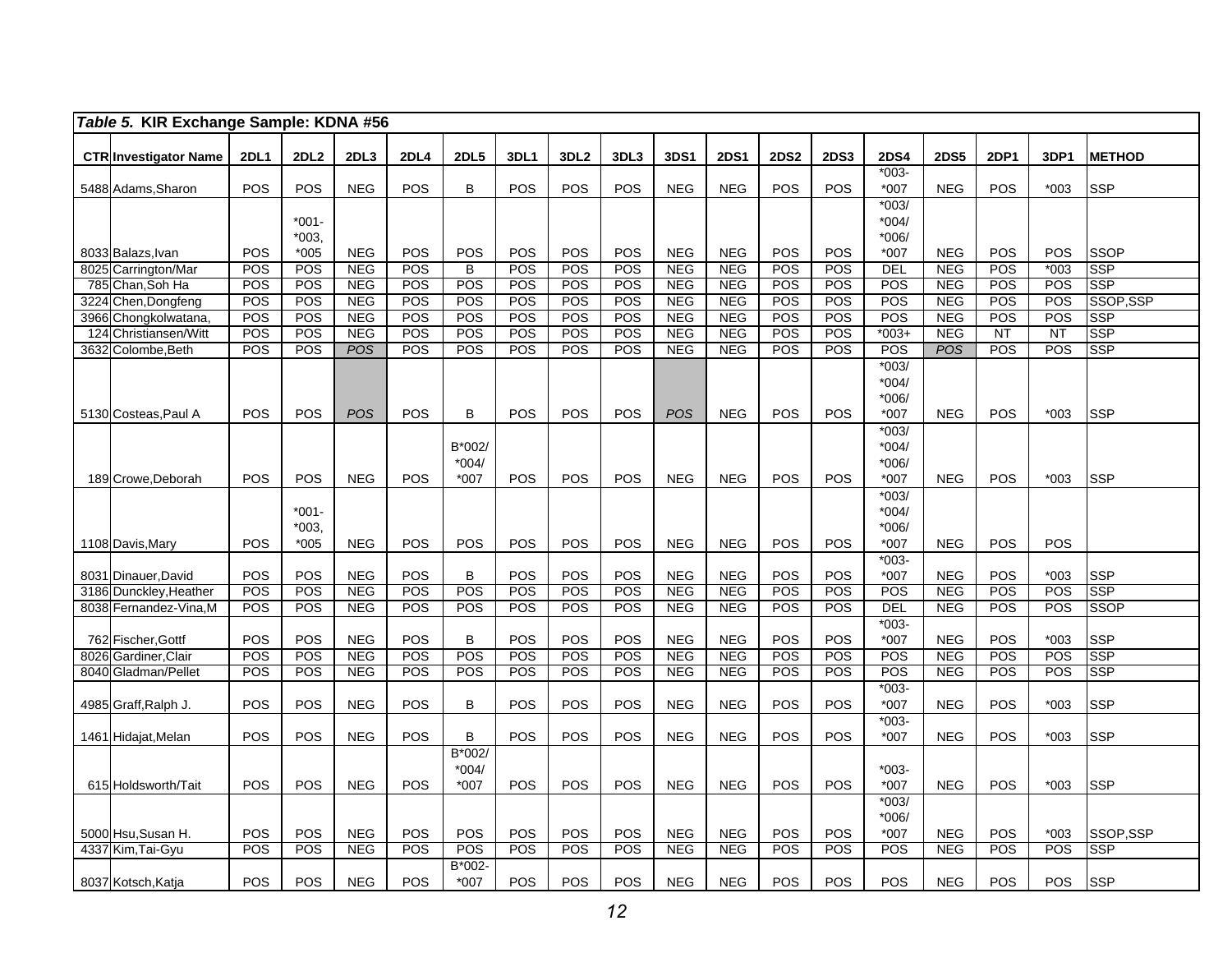| Table 5. KIR Exchange Sample: KDNA #56         |                  |                   |                          |                  |              |                    |                   |            |                          |                          |                   |                   |                   |                   |             |                   |                                |
|------------------------------------------------|------------------|-------------------|--------------------------|------------------|--------------|--------------------|-------------------|------------|--------------------------|--------------------------|-------------------|-------------------|-------------------|-------------------|-------------|-------------------|--------------------------------|
| <b>CTR Investigator Name</b>                   | <b>2DL1</b>      | 2DL2              | 2DL3                     | 2DL4             | <b>2DL5</b>  | 3DL1               | 3DL <sub>2</sub>  | 3DL3       | 3DS1                     | <b>2DS1</b>              | <b>2DS2</b>       | <b>2DS3</b>       | <b>2DS4</b>       | <b>2DS5</b>       | <b>2DP1</b> | 3DP1              | <b>METHOD</b>                  |
|                                                |                  |                   |                          |                  | B*002/       |                    |                   |            |                          |                          |                   |                   |                   |                   |             |                   |                                |
|                                                |                  |                   |                          |                  | $*004/$      |                    |                   |            |                          |                          |                   |                   | $*003-$           |                   |             |                   |                                |
| 836 KuKuruga, Debr                             | POS              | POS               | <b>NEG</b>               | <b>POS</b>       | *007         | POS                | POS               | POS        | <b>NEG</b>               | <b>NEG</b>               | POS               | POS               | $*007$            | <b>NEG</b>        | POS         | $*003$            |                                |
| 8046 Kusnierczyk, Piotr                        | POS              | POS               | <b>NEG</b>               | POS              | POS          | <b>POS</b>         | POS               | <b>POS</b> | <b>NEG</b>               | <b>NEG</b>               | POS               | <b>POS</b>        | <b>DEL</b>        | <b>NEG</b>        | <b>NT</b>   | $\overline{NT}$   | <b>MULTIPLEX SSP</b>           |
| 8002 MacCann. Eileen                           | POS              | POS               | <b>NEG</b>               | POS              | POS          | <b>POS</b>         | <b>POS</b>        | <b>POS</b> | <b>POS</b>               | <b>NEG</b>               | POS               | <b>POS</b>        | <b>POS</b>        | <b>NEG</b>        | POS         | <b>POS</b>        | <b>SSP</b>                     |
|                                                |                  |                   |                          |                  |              | $*002/$            |                   |            |                          |                          |                   |                   |                   |                   |             |                   |                                |
|                                                |                  |                   |                          |                  |              | $*006-$            |                   |            |                          |                          |                   |                   |                   |                   |             |                   |                                |
|                                                |                  |                   |                          | *00202/          |              | $*008/$            |                   |            |                          |                          |                   |                   |                   |                   |             |                   |                                |
|                                                |                  |                   |                          | 00801/           |              | $*015/$            |                   |            |                          |                          |                   |                   |                   |                   |             |                   |                                |
|                                                | $*004-$          |                   |                          | *009.<br>$*005/$ |              | $*017/$<br>$*018/$ |                   |            |                          |                          |                   |                   |                   |                   |             |                   |                                |
| 5142 Marsh, Steven                             | *006.            | <b>POS</b>        | <b>NEG</b>               | *011             | <b>POS</b>   | $*020.$            | POS               | POS        | <b>NEG</b>               | <b>NEG</b>               | <b>POS</b>        | POS               | POS               | <b>NEG</b>        | POS         | POS               | SSOP,SSP                       |
|                                                |                  |                   |                          | $*00202,$        |              |                    |                   |            |                          |                          |                   |                   | $*003-$           |                   |             |                   |                                |
| 8027 Middleton, Der                            | POS              | POS               | <b>NEG</b>               | $*005$           | POS          | POS                | $*001$            | <b>POS</b> | <b>NEG</b>               | <b>NEG</b>               | POS               | <b>POS</b>        | $*007$            | <b>NEG</b>        | POS         | POS               | <b>SSOP</b>                    |
| 733 Mytilineos, Joan                           | POS              | POS               | <b>NEG</b>               | POS              | POS          | <b>POS</b>         | <b>POS</b>        | POS        | <b>NEG</b>               | <b>NEG</b>               | POS               | <b>POS</b>        | <b>POS</b>        | <b>NEG</b>        | POS         | POS               | <b>SSP</b>                     |
|                                                |                  |                   |                          |                  |              |                    |                   |            |                          |                          |                   |                   | $*003-$           |                   |             |                   |                                |
| 2549 Nehlsen-Canna                             | POS              | POS               | <b>NEG</b>               | POS              | A/B          | POS                | POS               | POS        | <b>NEG</b>               | <b>NEG</b>               | POS               | <b>POS</b>        | *007              | <b>NEG</b>        | POS         | $*003$            | <b>SSP</b>                     |
| 8039 Noreen. Harriet                           |                  |                   |                          |                  |              |                    |                   |            |                          |                          |                   |                   |                   |                   |             |                   | <b>SSOP</b>                    |
| 16 Pidwell, Diane J.                           | POS              | POS               | <b>NEG</b>               | POS              | POS          | <b>POS</b>         | POS               | POS        | <b>NEG</b>               | <b>NEG</b>               | POS               | POS               | POS               | <b>NEG</b>        | POS         | POS               | SSOP,SSP                       |
| 4141 Pollack, Maril                            | <b>NT</b><br>POS | POS               | <b>NEG</b>               | POS              | POS          | <b>POS</b>         | POS               | POS        | <b>NEG</b>               | <b>NEG</b>               | <b>POS</b>        | <b>POS</b>        | $\overline{POS}$  | <b>NEG</b>        | POS         |                   | <b>SSP</b><br><b>SSP</b>       |
| 3753 Reed/Rajaling                             |                  |                   |                          |                  |              |                    |                   |            |                          |                          |                   |                   | $*003-$           |                   |             | POS               |                                |
| 3798 Reinsmoen, Nan                            | POS              | POS               | <b>NEG</b>               | POS              | POS          | POS                | POS               | POS        | <b>NEG</b>               | <b>NEG</b>               | POS               | POS               | *007              | <b>NEG</b>        | POS         | $*003$            | SSP,SSOP                       |
| 1694 Sauer, Norbert                            | POS              | POS               | <b>NEG</b>               | POS              | POS          | POS                | POS               | <b>POS</b> | <b>NEG</b>               | <b>NEG</b>               | POS               | POS               | <b>POS</b>        | <b>NEG</b>        | POS         | POS               | <b>SSP</b>                     |
|                                                |                  |                   |                          |                  |              |                    |                   |            |                          |                          |                   |                   | $*003-$           |                   |             |                   |                                |
| 3410 Schroeder, M.L.                           | POS              | POS               | <b>NEG</b>               | <b>POS</b>       | B            | <b>POS</b>         | <b>POS</b>        | <b>POS</b> | <b>NEG</b>               | <b>NEG</b>               | <b>POS</b>        | <b>POS</b>        | $*006$            | <b>NEG</b>        | POS         | $*003$            | <b>SSP</b>                     |
|                                                |                  |                   |                          |                  |              |                    |                   |            |                          |                          |                   |                   | $*003/$           |                   |             |                   |                                |
|                                                |                  |                   |                          |                  |              |                    |                   |            |                          |                          |                   |                   | $*004/$           |                   |             |                   |                                |
|                                                |                  |                   |                          |                  |              | $*001.$            |                   |            |                          |                          |                   |                   | $*006/$           |                   |             |                   |                                |
| 1426 Senitzer, David                           | POS              | <b>POS</b>        | <b>NEG</b>               | <b>POS</b>       | B*002        | $*009$             | POS               | <b>POS</b> | <b>NEG</b>               | <b>NEG</b>               | POS               | POS               | $*007$            | <b>NEG</b>        | POS         | $*003$            | <b>MULTIPLEX SSP</b>           |
|                                                |                  | POS               |                          |                  | $*002-$      |                    |                   | POS        |                          |                          |                   |                   | $*003-$           |                   | POS         |                   | <b>SSP</b>                     |
| 740 Snider, Denis                              | POS              |                   | <b>NEG</b>               | POS              | $*004$       | POS                | POS               |            | <b>NEG</b>               | <b>NEG</b>               | POS               | <b>POS</b>        | $*006$<br>$*003-$ | <b>NEG</b>        |             | $*003$            |                                |
| 702 Spannagl, Michae                           | POS              | POS               | <b>NEG</b>               | POS              | B            | POS                | POS               | POS        | POS                      | <b>NEG</b>               | POS               | POS               | $*006$            | <b>NEG</b>        | POS         | POS               | <b>SSP</b>                     |
| 230 Thoni.Deborah                              | POS              | POS               | <b>NEG</b>               | POS              | POS          | <b>POS</b>         | POS               | <b>POS</b> | <b>NEG</b>               | <b>NEG</b>               | <b>POS</b>        | POS               | POS               | <b>NEG</b>        | POS         | POS               | <b>SSOP</b>                    |
|                                                |                  |                   |                          |                  |              |                    |                   |            |                          |                          |                   |                   | $*003/$           |                   |             |                   |                                |
|                                                |                  |                   |                          |                  | B*002/       |                    |                   |            |                          |                          |                   |                   | $*004/$           |                   |             |                   |                                |
|                                                |                  |                   |                          |                  | $*004/$      |                    |                   |            |                          |                          |                   |                   | $*006/$           |                   |             |                   |                                |
| 747 Tiercy, Jean-Marie                         | POS              | <b>POS</b>        | <b>NEG</b>               | POS              | $*007$       | <b>POS</b>         | <b>POS</b>        | <b>POS</b> | <b>NEG</b>               | <b>NEG</b>               | POS               | POS               | $*007$            | <b>NEG</b>        | POS         | $*003$            | <b>SSP</b>                     |
|                                                |                  |                   |                          |                  |              |                    |                   |            |                          |                          |                   |                   | $*003/$           |                   |             |                   |                                |
|                                                | $*004/$          |                   |                          |                  |              |                    |                   |            |                          |                          |                   |                   | $*004/$           |                   |             |                   |                                |
|                                                | $*007/$          |                   |                          |                  | A*005,       |                    |                   |            |                          |                          |                   |                   | $*006/$           |                   |             |                   |                                |
| 4021 Trachtenberg, Eliz<br>8024 Trowsdale, Joh | $*010$<br>POS    | <b>POS</b><br>POS | <b>NEG</b><br><b>NEG</b> | POS<br><b>NT</b> | B*002<br>POS | POS<br>POS         | POS<br><b>POS</b> | POS<br>POS | <b>NEG</b><br><b>NEG</b> | <b>NEG</b><br><b>NEG</b> | <b>POS</b><br>POS | POS<br><b>POS</b> | $*007$<br>DEL     | <b>NEG</b><br>NEG | POS<br>POS  | <b>POS</b><br>POS | <b>MALDI-TDF</b><br><b>SSP</b> |
|                                                |                  |                   |                          |                  |              |                    |                   |            |                          |                          |                   |                   |                   |                   |             |                   |                                |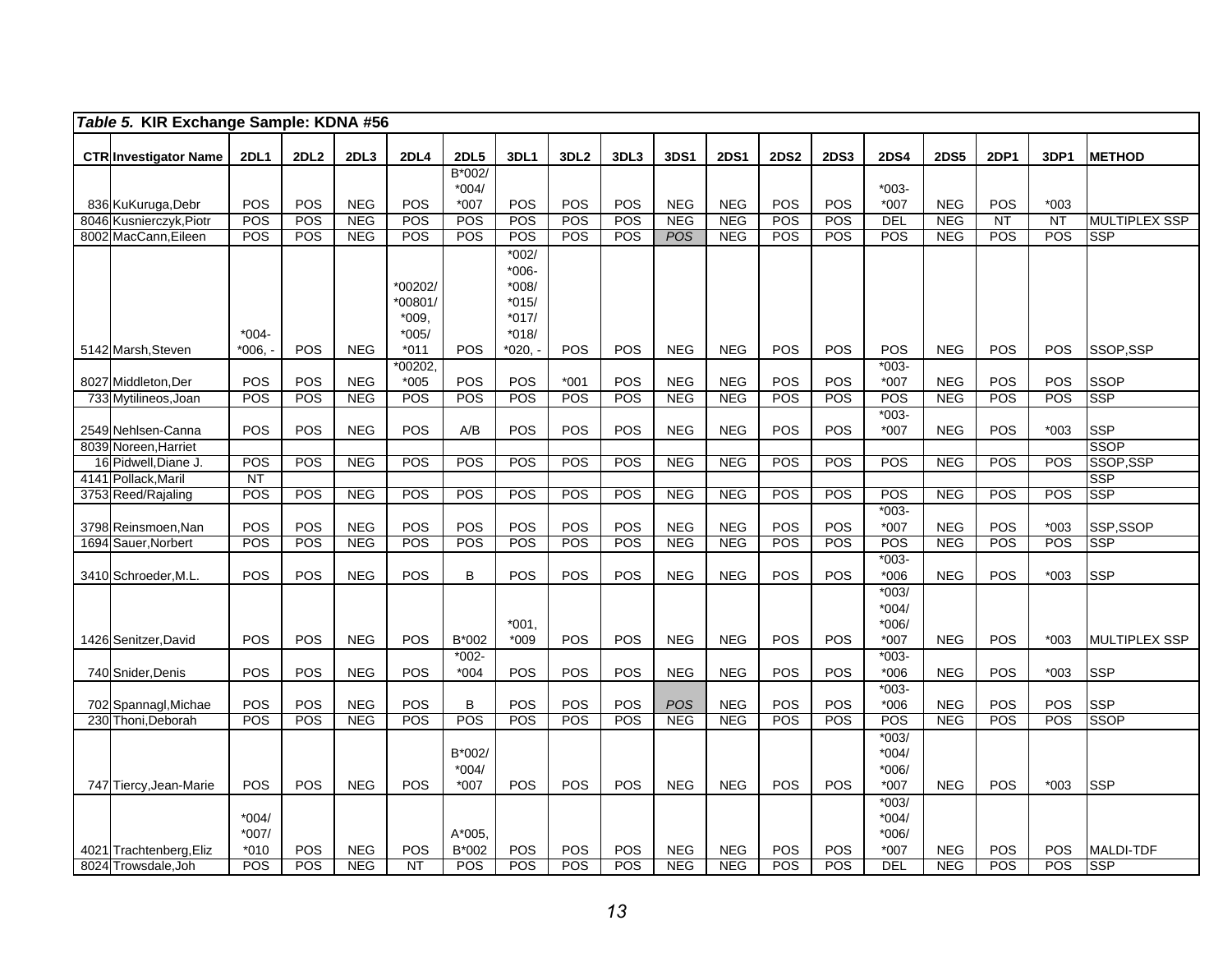| Table 5. KIR Exchange Sample: KDNA #56 |             |                  |                  |             |                  |                    |                  |            |            |             |             |             |                   |             |             |            |                |
|----------------------------------------|-------------|------------------|------------------|-------------|------------------|--------------------|------------------|------------|------------|-------------|-------------|-------------|-------------------|-------------|-------------|------------|----------------|
| <b>CTR Investigator Name</b>           | <b>2DL1</b> | 2DL <sub>2</sub> | 2DL <sub>3</sub> | <b>2DL4</b> | <b>2DL5</b>      | 3DL1               | 3DL <sub>2</sub> | 3DL3       | 3DS1       | <b>2DS1</b> | <b>2DS2</b> | <b>2DS3</b> | <b>2DS4</b>       | <b>2DS5</b> | <b>2DP1</b> | 3DP1       | <b>IMETHOD</b> |
| 5462 Turner, Victor                    | <b>POS</b>  | <b>POS</b>       | <b>NEG</b>       | POS.        | B                | <b>POS</b>         | <b>POS</b>       | <b>POS</b> | <b>NEG</b> | <b>NEG</b>  | <b>POS</b>  | <b>POS</b>  | $*003-$<br>$*006$ | <b>NEG</b>  | <b>POS</b>  | $*003$     | <b>ISSP</b>    |
| 8028 Uhrberg, Marku                    | <b>POS</b>  | <b>POS</b>       | <b>NEG</b>       | <b>NT</b>   | <b>POS</b>       | <b>POS</b>         | <b>POS</b>       | <b>NT</b>  | <b>NEG</b> | <b>NEG</b>  | <b>POS</b>  | POS.        | $*003-$<br>$*007$ | <b>NEG</b>  | <b>NT</b>   | <b>NT</b>  | <b>ISSP</b>    |
| 3775 Vidan-Jeras, BI                   | <b>POS</b>  | <b>POS</b>       | <b>POS</b>       | POS.        | B                | <b>POS</b>         | POS.             | <b>POS</b> | <b>POS</b> | POS.        | <b>POS</b>  | POS.        | <b>POS</b>        | <b>NEG</b>  | <b>POS</b>  | <b>POS</b> | <b>ISSP</b>    |
| 8023 Vilches, Carlo                    | POS         | <b>POS</b>       | <b>NEG</b>       | <b>POS</b>  | B*002            | <b>POS</b>         | POS.             | <b>POS</b> | NEG.       | <b>NEG</b>  | <b>POS</b>  | POS.        | DEL               | <b>NEG</b>  | <b>POS</b>  | $*003$     | <b>SSP</b>     |
| 8047 Wassmuth, Ralf                    | POS         | <b>POS</b>       | <b>NEG</b>       | <b>POS</b>  | <b>POS</b>       | <b>POS</b>         | <b>POS</b>       | <b>POS</b> | POS.       | <b>POS</b>  | POS.        | POS.        | <b>POS</b>        | <b>NEG</b>  | <b>POS</b>  | <b>POS</b> | <b>SSP</b>     |
| 8051 Wiltbank&Endres                   | <b>POS</b>  | <b>POS</b>       | <b>NEG</b>       | POS.        | B                | <b>POS</b>         | <b>POS</b>       | <b>POS</b> | <b>NEG</b> | <b>NEG</b>  | <b>POS</b>  | POS.        | $*003-$<br>$*007$ | <b>NEG</b>  | <b>POS</b>  | $*003$     | <b>ISSP</b>    |
|                                        |             |                  |                  |             | $*002/$          | $*004-$<br>$*006/$ |                  |            |            |             |             |             | $*003/$           |             |             |            |                |
| 1466 Yu, Neng                          | $*004$      | <b>POS</b>       | <b>NEG</b>       | POS.        | $*005$           | $*019$             | <b>POS</b>       | <b>POS</b> | <b>NEG</b> | <b>NEG</b>  | <b>POS</b>  | <b>POS</b>  | $*006$            | <b>NEG</b>  | <b>POS</b>  | $*003$     | <b>SSOP</b>    |
| 713 Zachary, Andre                     | <b>POS</b>  | <b>POS</b>       | <b>NEG</b>       | <b>POS</b>  | B*002/<br>$*004$ | <b>POS</b>         | <b>POS</b>       | <b>POS</b> | <b>NEG</b> | <b>NEG</b>  | <b>POS</b>  | <b>POS</b>  | $*003/$<br>$*006$ | <b>NEG</b>  | <b>POS</b>  | $*003$     | <b>ISSP</b>    |